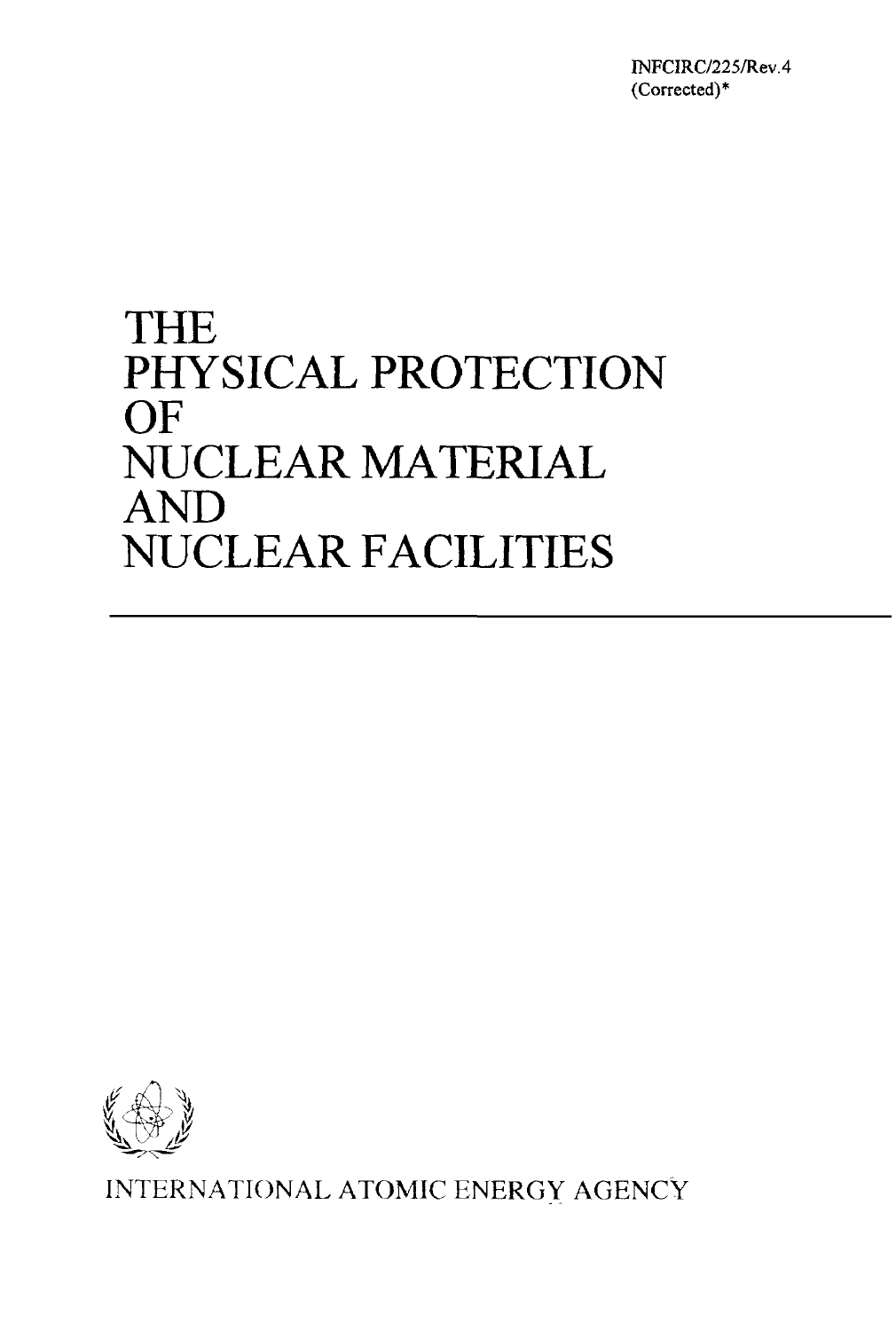# THE PHYSICAL PROTECTION OF NUCLEAR MATERIAL AND NUCLEAR FACILITIES

INFCIRC/225/Rev.4 (Corrected)\*

Printed by the International Atomic Energy Agency in Austria - June 1999

The correction relates solely to the title of this document in the English language version.

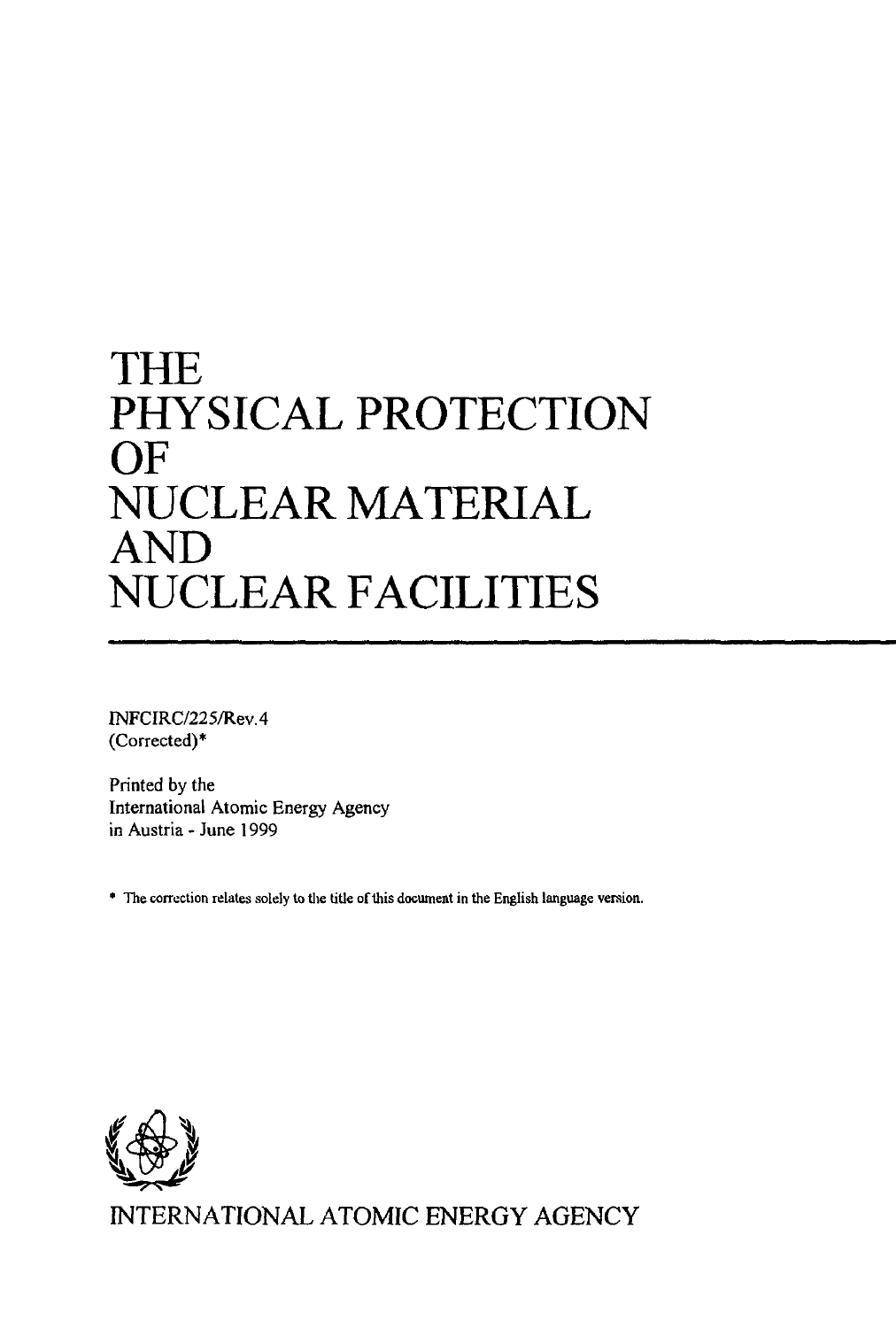### PREFACE

Physical protection against the theft or unauthorized diversion of nuclear materials and against the sabotage of nuclear facilities by individuals or groups has long been a matter of national and international concern. Although responsibility for establishing and operating a comprehensive physical protection system for nuclear materials and facilities within a State rests entirely with the Government of that State, it is not a matter of indifference to other States whether and to what extent that responsibility is fulfilled. Physical protection has therefore become a matter of international concern and co-operation. The need for international co-operation becomes evident in situations where the effectiveness of physical protection in one State depends on the taking by other States also of adequate measures to deter or defeat hostile actions against nuclear facilities and nuclear materials, particularly when such materials are transported across national frontiers.

The IAEA recognized early on that it might be called upon to play a role in the area of the physical protection of nuclear materials and facilities. Its first effort resulted in the publication, in 1972, of "Recommendations for the Physical Protection of Nuclear Material", which was prepared by a panel of experts convened by the Director General. These recommendations were revised by a group of experts in co-operation with the IAEA Secretariat, and the revised version was published in 1975 in the INFCIRC series. INFCIRC/225 has been favorably received by Member States and has since become a standard reference document. The document was subsequently revised in 1977, 1989 and in 1993.

The 1993 review was of limited scope and resulted in changes to the text of INFCIRC/225/Rev.2 designed to make the categorization table in that document consistent with the categorization table contained in the Convention on Physical Protection of Nuclear Materials'. Consequently, a comprehensive review of INFCIRC/225 has not been conducted since 1989. In late 1997, the Secretariat consulted with individuals from a number of Member States regarding the timeliness of arranging for a review of this document. There was general agreement that, as a result of technological changes, political adjustments and modifications to national physical protection approaches, it was timely to conduct a thorough review of INFCIRC/225/Rev.3.

As a result, a meeting of national experts was convened for this purpose. They met from 2-5 June 1998<sup>2</sup> and from 27-29 October 1998<sup>3</sup>. The revised document reflects the recommendations of the national experts to improve the structure and clarity of the document and to take account of improved technology and current international and national practices. In particular, a chapter has been added which provides specific recommendations related to sabotage of nuclear facilities and nuclear material. As a result of this addition, the title has been changed to "The Physical Protection of Nuclear Material and Nuclear Facilities".

#### 1 INFClRC/274/Rev.l

<sup>2</sup>Participants and observers from the following countries attended the experts meeting in Vienna from 2-5 June 1998: Argentina, Australia, Austria, Belarus, Belgium, Botswana, Brazil, Bulgaria, Canada, Chad, Chile, China, Czech Republic, Denmark, Egypt, Finland, France, Germany, Hungary, Indonesia, Israel, Japan, Lithuania, Netherlands, Oman, Pakistan, Russian Federation, Slovakia, Spain, Sudan, Sweden, Switzerland, Turkey, Ukraine, United Kingdom of Great Britain and Northern Ireland and United States of America.

<sup>3</sup>Participants and observers from the following countries attended the experts meeting in Vienna from 27-29 October 1998: Argentina, Australia, Austria, Belarus, Belgium, Brazil, Brunei, Canada, China, Costa Rica, the Republic of Croatia. Czech Republic, Denmark, Egypt, Finland, France, Germany, Hungary, Japan, Republic of Korea, Lebanon, Pakistan, Poland, Russian Federation, South Africa, Spain, Sweden, Switzerland, Turkey, Ukraine, United Kingdom of Great Britain and Northern Ireland and United States of America.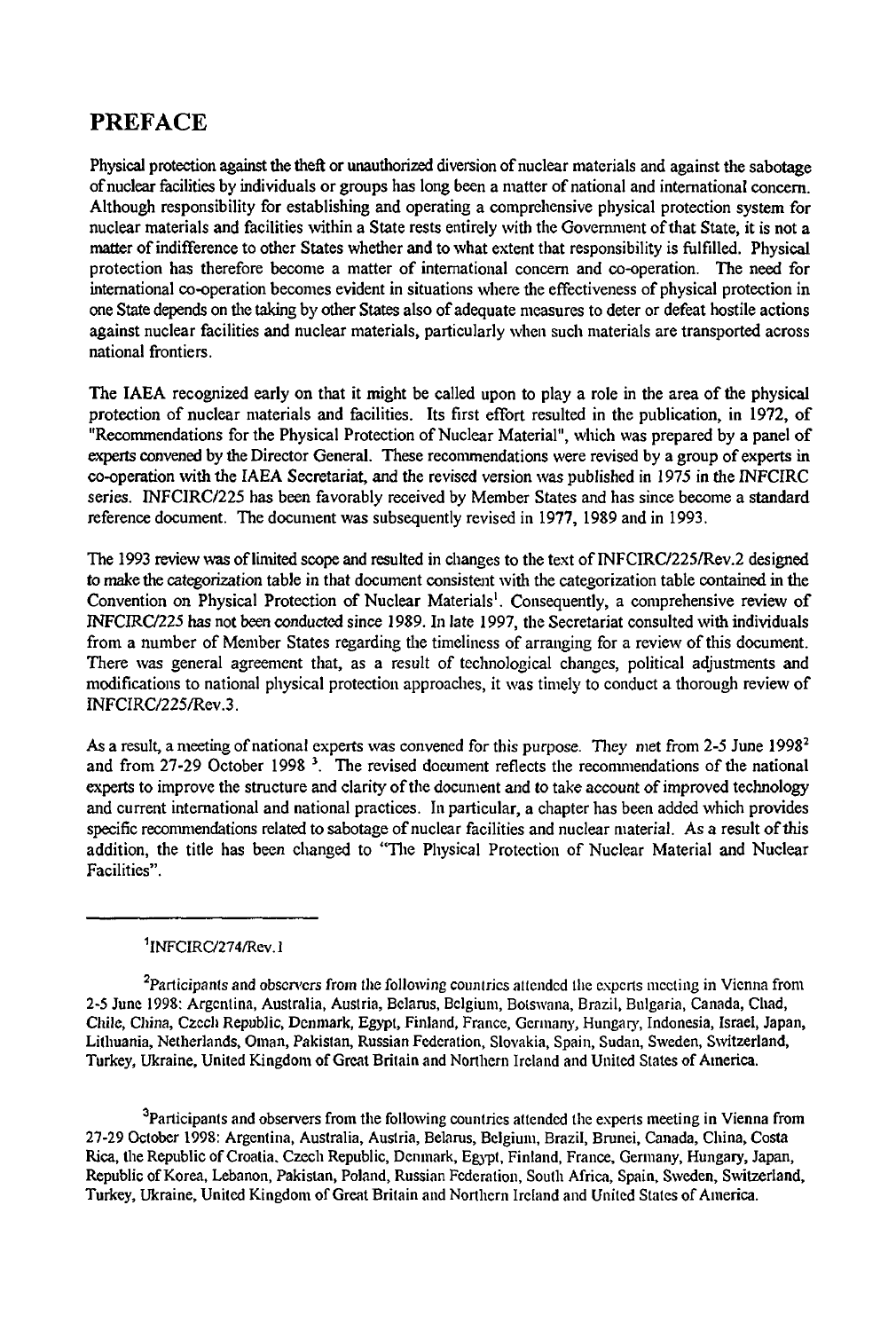The recommendations presented in this IAEA document reflect a broad consensus among Member States on the requirements which should be met by systems for the physical protection of nuclear material and facilities. It is hoped that they will provide helpful guidance for Member States.

> Mohamed ElBaradei Director General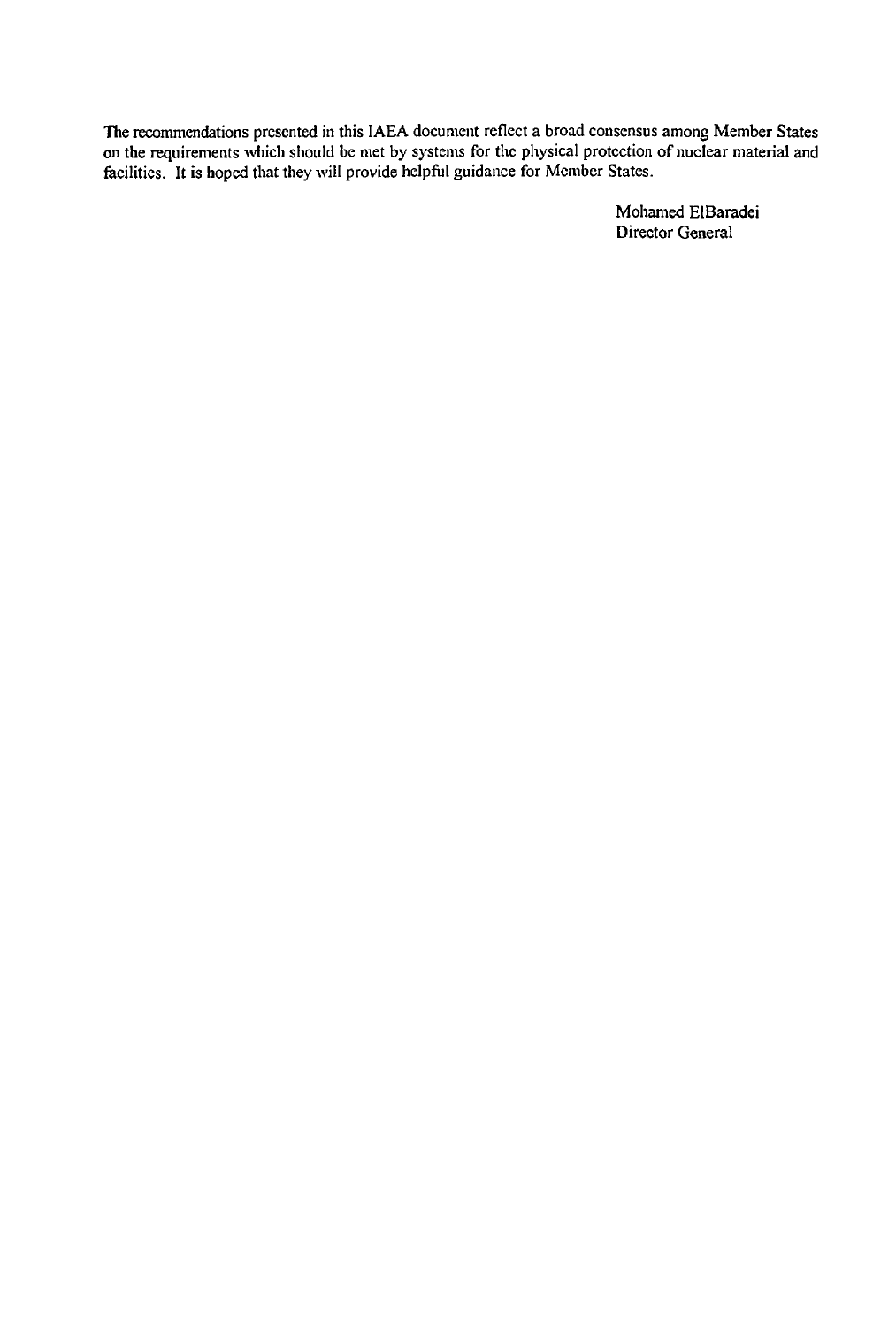### **CONTENTS**

| 1. | <b>INTRODUCTION</b>                                                                                                                                                                                                      |    |  |  |  |
|----|--------------------------------------------------------------------------------------------------------------------------------------------------------------------------------------------------------------------------|----|--|--|--|
| 2. | <b>DEFINITIONS</b>                                                                                                                                                                                                       |    |  |  |  |
| 3. | <b>OBJECTIVES</b>                                                                                                                                                                                                        |    |  |  |  |
| 4. | ELEMENTS OF A STATE'S SYSTEM OF PHYSICAL PROTECTION<br>OF NUCLEAR MATERIAL AND NUCLEAR FACILITIES<br>5                                                                                                                   |    |  |  |  |
|    | 4.1<br>General<br>4.2<br>Legislation and Regulations<br>4.3<br>Confidentiality<br>4.4<br>Evaluation of the implementation of physical protection measures                                                                |    |  |  |  |
| 5. | CATEGORIZATION OF NUCLEAR MATERIAL                                                                                                                                                                                       | 10 |  |  |  |
|    | 5.1<br>Basis for concern<br>5.2<br>Categorization                                                                                                                                                                        |    |  |  |  |
| 6. | REQUIREMENTS FOR PHYSICAL PROTECTION AGAINST<br><b>UNAUTHORIZED</b><br>REMOVAL OF NUCLEAR MATERIAL IN USE AND STORAGE                                                                                                    | 13 |  |  |  |
|    | 6.1<br>General<br>6.2<br>Requirements for Category I nuclear material<br>6.3<br>Requirements for Category II nuclear material<br>6.4<br>Requirements for Category III nuclear material                                   |    |  |  |  |
| 7. | REQUIREMENTS FOR PHYSICAL PROTECTION AGAINST SABOTAGE OF NUCLEAR<br>FACILITIES AND NUCLEAR MATERIAL DURING USE AND STORAGE                                                                                               | 19 |  |  |  |
|    | 7.1<br>General<br>7.2<br>Requirements for nuclear power reactors<br>7.3<br>Requirements for other nuclear facilities and nuclear materials                                                                               |    |  |  |  |
| 8. | REQUIREMENTS FOR PHYSICAL PROTECTION OF NUCLEAR<br>MATERIAL DURING TRANSPORT                                                                                                                                             | 23 |  |  |  |
|    | 8.1<br>General<br>8.2<br>Requirements for Category I nuclear material<br>8.3<br>Requirements for Category I nuclear material related to the<br>mode of transport<br>Requirements for Category II nuclear material<br>8.4 |    |  |  |  |
|    | Requirements for Category III nuclear material<br>8.5                                                                                                                                                                    |    |  |  |  |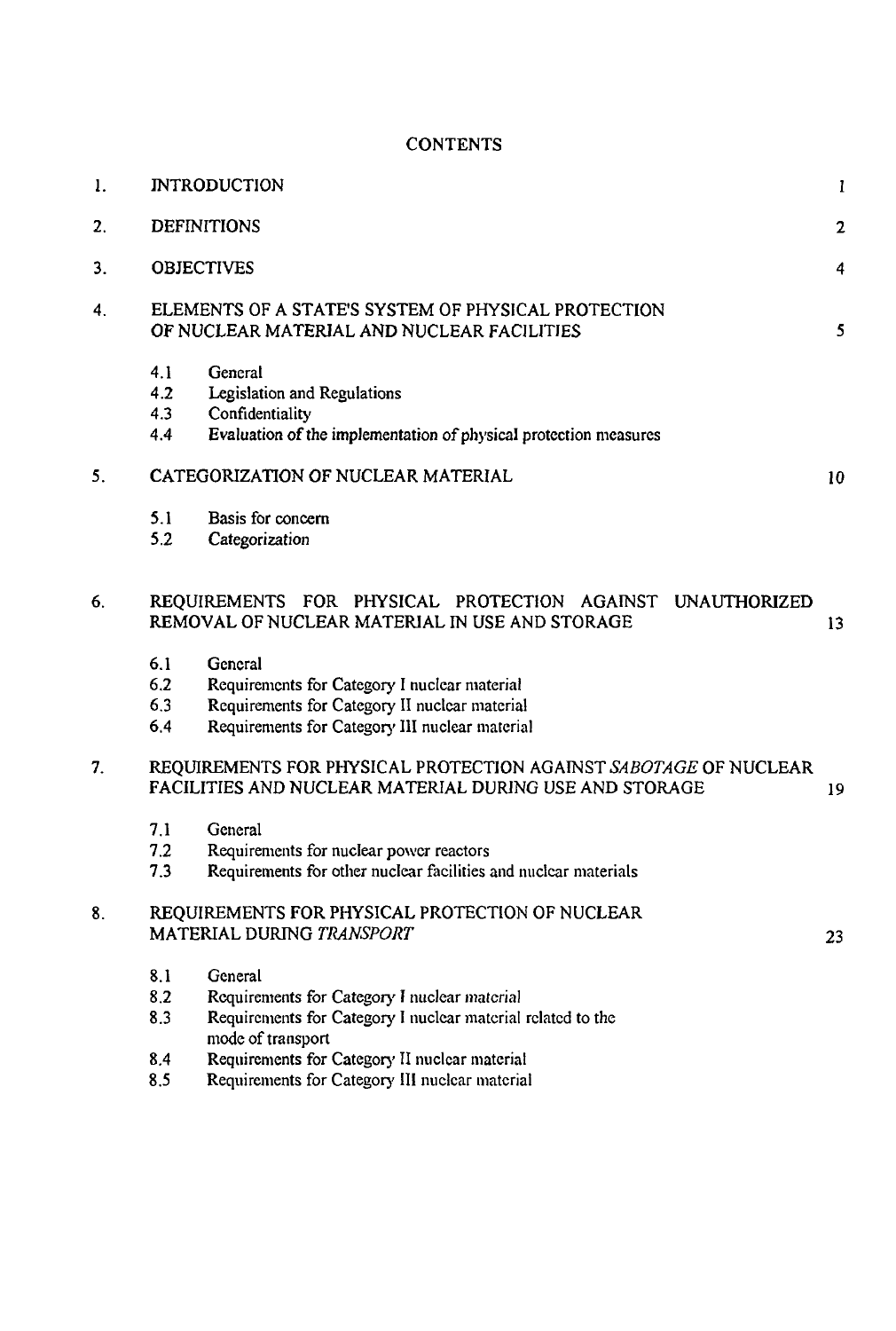### 1. INTRODUCTION

1.1. Principles of physical protection are realized through administrative and technical measures, including physical barriers. The measures for the physical protection of nuclear material in use and storage and during transport, and of nuclear facilities presented herein are recommended for use by States as required in their physical protection systems. These measures are based on the state of the art in physical protection hardware and systems and on the types of nuclear material and nuclear facilities.

1.2. It is essential that this document be reviewed and updated periodically to reflect advances made both in physical protection systems and nuclear technology.

1.3. In implementing these recommendations, *States* are encouraged to cooperate and consult, and to exchange information on physical protection techniques and practices, either directly or through international organizations. States should aid each other in physical protection, and particularly in the recovery of nuclear material, in cases where such aid is requested.

- 1.4. The Convention on the Physical Protection of Nuclear Material (INFCIRC/274 Rev. 1) obligates parties to:
- make specific arrangements and meet defined standards of physical protection for international shipments of nuclear material;
- co-operate in the recovery and protection of stolen nuclear material;
- make as criminal offences specified acts to misuse or threats to misuse nuclear materials to harm the public; and
- prosecute or extradite those accused of committing such acts.

The Convention also promotes international co-operation in the exchange of physical protection information.

1.5. States should inform each other, either directly or through the International Atomic Energy Agency, of appropriate points of contact for matters related to the physical protection of nuclear material and nuclear facilities.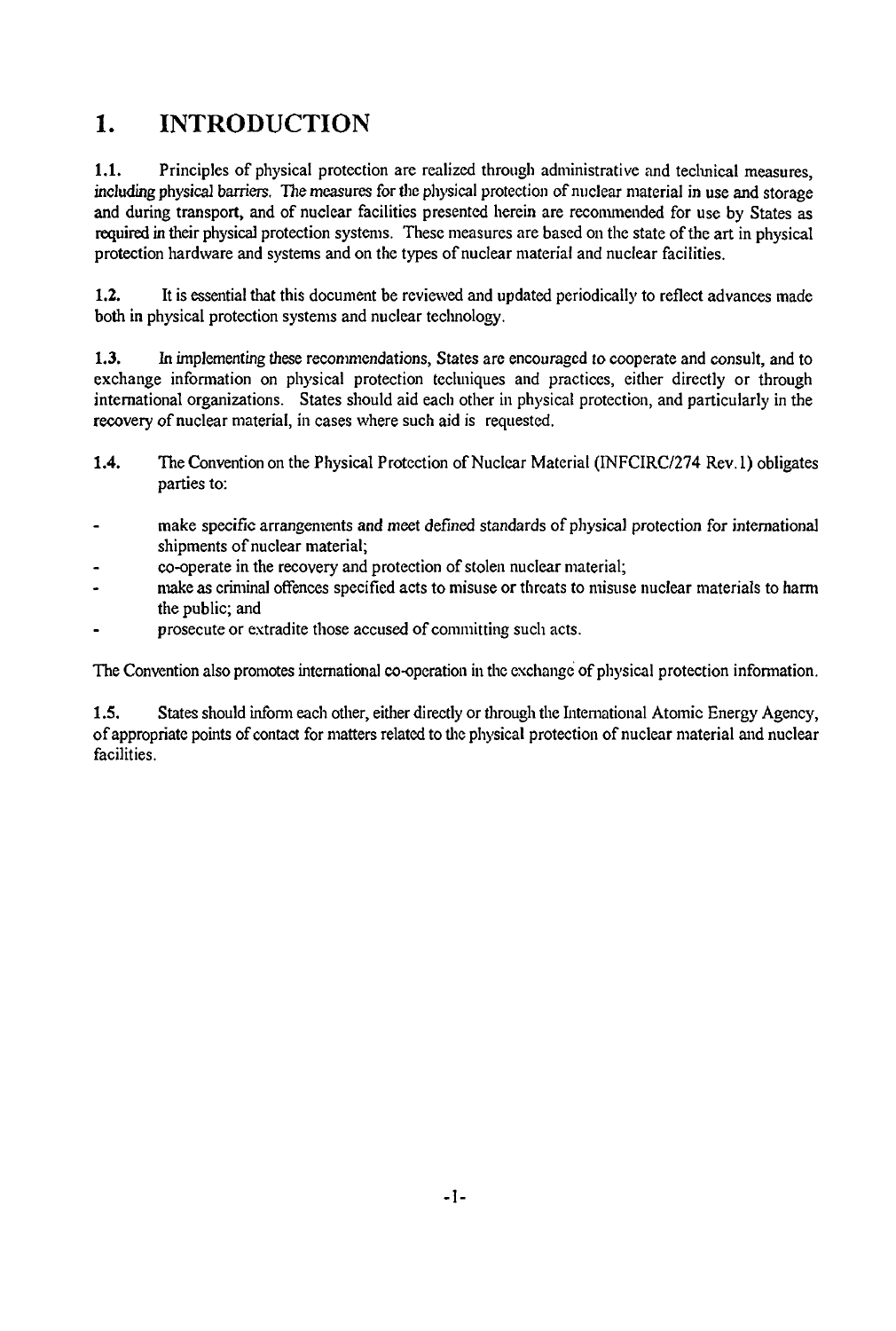## 2. DEFINITIONS

- 2.1. ASSESSMENT: The determination by a *guard* or an electronic system of the cause of an alarm and the extent of the threat.
- 2. 2. CENTRAL ALARM STATION: An installation which provides for the complete and continuous alarm monitoring, assessment and communications with guards, facility management and the response force.
- 2.3. **DEFENCE IN DEPTH:** A concept used to design physical protection systems that requires an adversary to overcome or circumvent multiple obstacles, either similar or diverse, in order to achieve his objective.
- 2.4. DESIGN BASIS THREAT: The attributes and characteristics of potential insider and/or external adversaries, who might attempt *unauthorized removal* of nuclear material or *sabotage,* against which a physical protection system is designed and evaluated.
- 2.5. GUARD: A person who is entrusted with responsibility for patrolling, monitoring, assessing, escorting individuals or *transport,* controlling access and/or providing initial response.
- 2.6. INNER AREA: An area inside a *protected area* where Category I nuclear material is used and/or stored.
- 2.7. INTRUSION DETECTION: Detection of an intruder by a *guard* or by a system comprising of a sensor(s), transmission medium and control panel to annunciate an alarm.
- 2.8. PATROL: A function carried out by *guards* to inspect elements of physical protection at regular or irregular intervals.
- 2.9. PHYSICAL BARRIER: A fence or wall or a similar impediment which provides penetration delay and complements access control.
- 2.10. PROTECTED AREA: An area under surveillance, containing Category I or II nuclear material, and/or *vital areas* surrounded by a *physical barrier.*
- 2.11. RESPONSE FORCES: Persons, on-site or off-site who arc armed and appropriately equipped and trained to counter an attempted *unauthorized removal* of nuclear material or an act of *sabotage.*
- 2.12. SABOTAGE: Any deliberate act directed against a nuclear facility or nuclear material in use, storage or *transport* which could directly or indirectly endanger the health and safety of personnel, the public and the environment by exposure to radiation or release of radioactive substances.
- 2.13. SECURITY SURVEY: A detailed examination, made by the State's competent authority, of proposed physical protection measures in order to evaluate them for approval.
- 2.14. TRANSPORT: International or domestic carriage of nuclear material by any means of transportation beginning with the departure from a facility of the shipper and ending with the arrival at a facility of the receiver.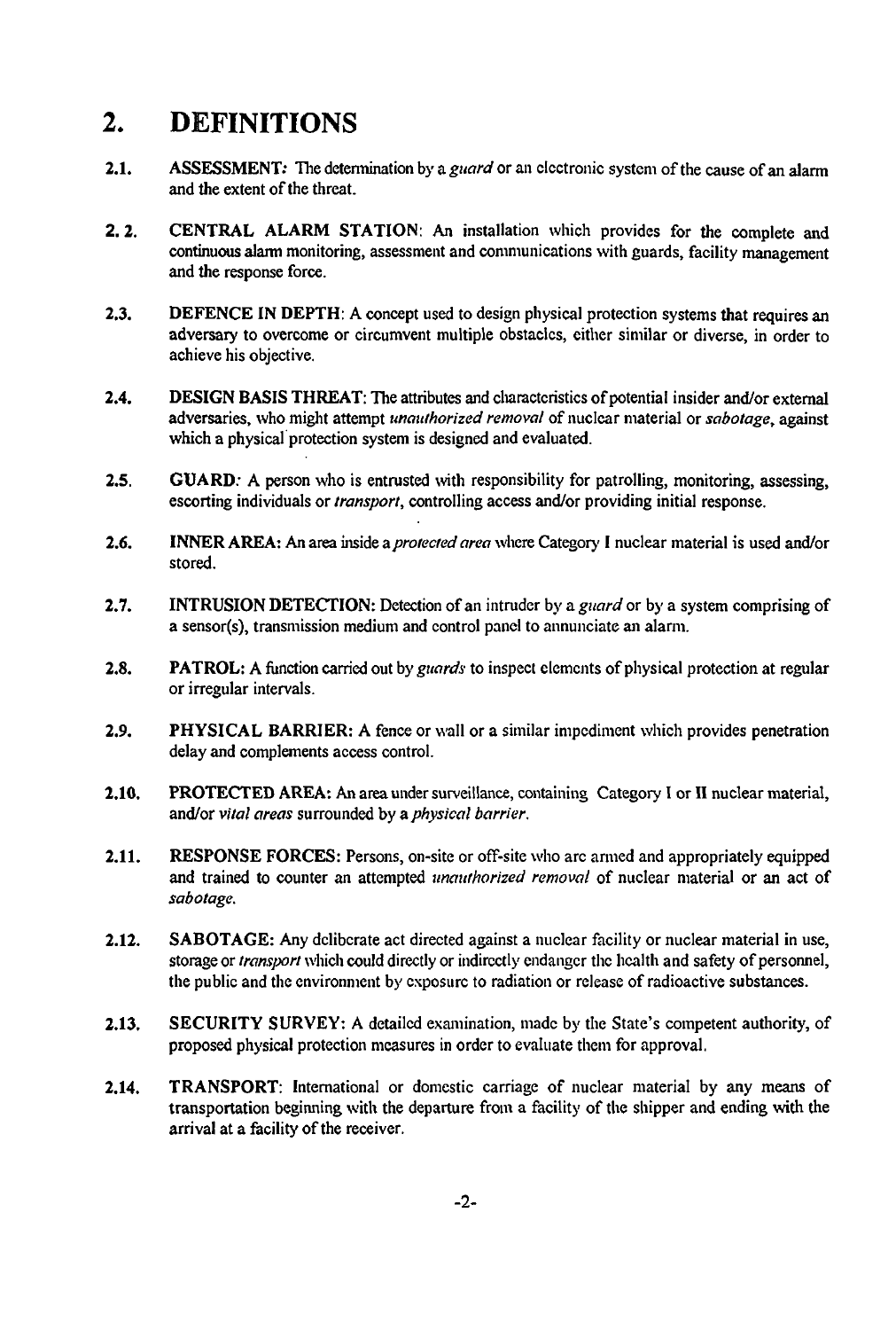- 2.15. TRANSPORT CONTROL CENTRE: An installation which provides for the continuous monitoring of vehicle location and security status and for communication with the *transport* vehicle, its *guards,* the *response forces* and **the** shipper/receiver.
- **2.16. UNAUTHORIZED REMOVAL:** The theft or other unlawful taking of nuclear material.
- **2.17. VITAL AREA:** An area inside *a protected area* containing equipment, systems or devices, or nuclear material, the *sabotage* of which could directly or indirectly lead to unacceptable radiological consequences.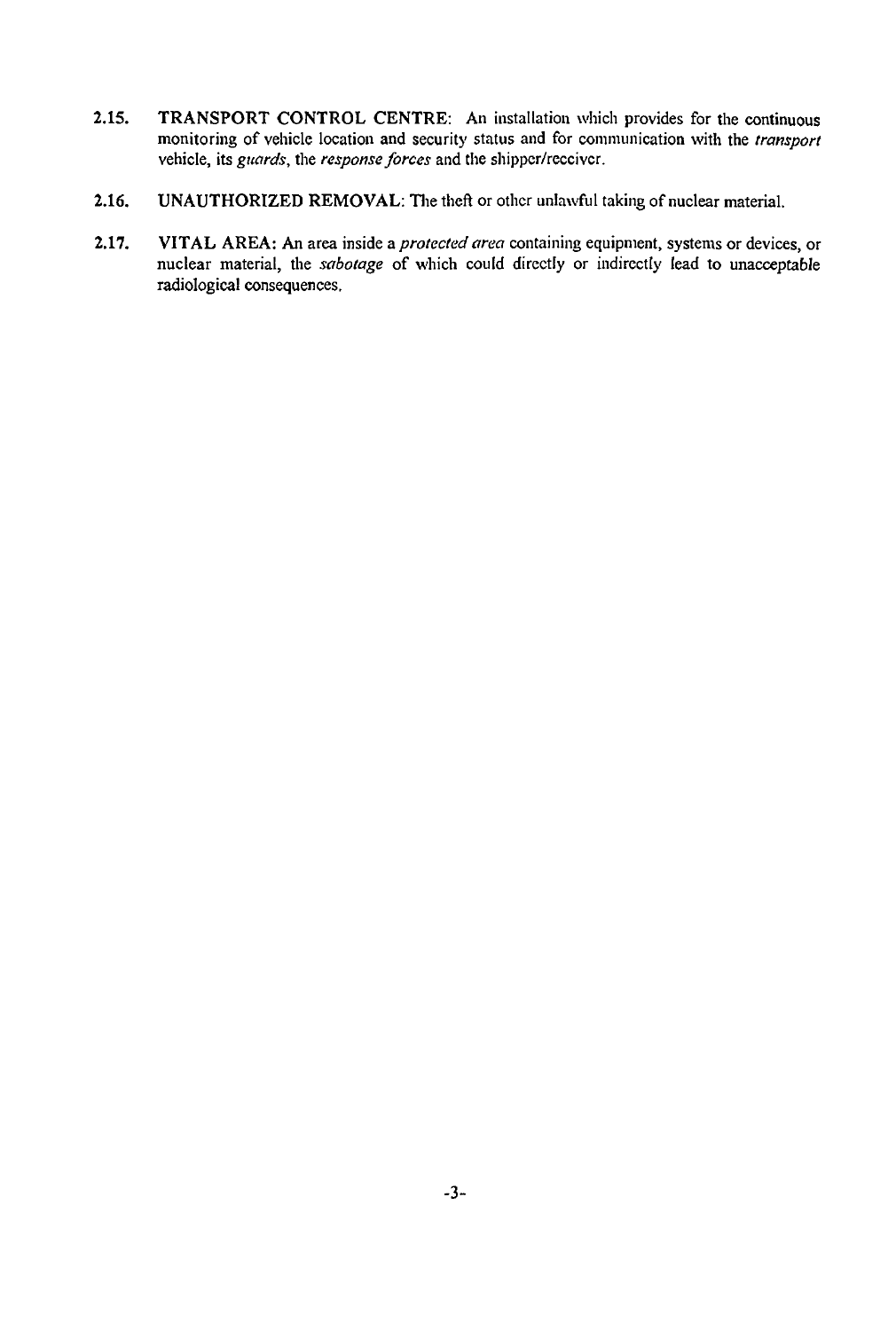### 3. OBJECTIVES

- 3.1. The objectives of the State's physical protection system should be:
- (a) To establish conditions which would minimize the possibilities for *unauthorized removal* of nuclear material and/or for *sabotage<sup>4</sup> ;* and
- (b) To provide information and technical assistance in support of rapid and comprehensive measures by the State to locate and recover missing nuclear material and to cooperate with safety authorities in minimizing the radiological consequences *of sabotage<sup>5</sup> .*
- 3.2. The objectives of the International Atomic Energy Agency (Agency) are:
- (a) To provide a set of recommendations on requirements for the physical protection of nuclear material in use and storage and during *transport* and of nuclear facilities. The recommendations are provided for consideration by the competent authorities in the States. Such recommendations provide guidance but are not mandatory upon a State and do not infringe the sovereign rights of States; and
- (b) To be in a position to give advice to States' authorities in respect of their physical protection systems at the request of the State. The intensity and the form of assistance required are, however, matters to be agreed upon between the State and the Agency.

It should be noted that the Agency has no responsibility either for the provision of a State's physical protection system or for the supervision, control or implementation of such a system. Assistance by the Agency will be provided only when so requested by the State.

 $\overline{4}$ Terms in italics are defined in Section 2 above.

 $\mathsf{s}$ See also the Convention on Early Notification of a Nuclear Accident (INFCIRC/335) and the Convention on Assistance in the Case of a Nuclear Accident or Radiological Emergency (INFCIRC/336).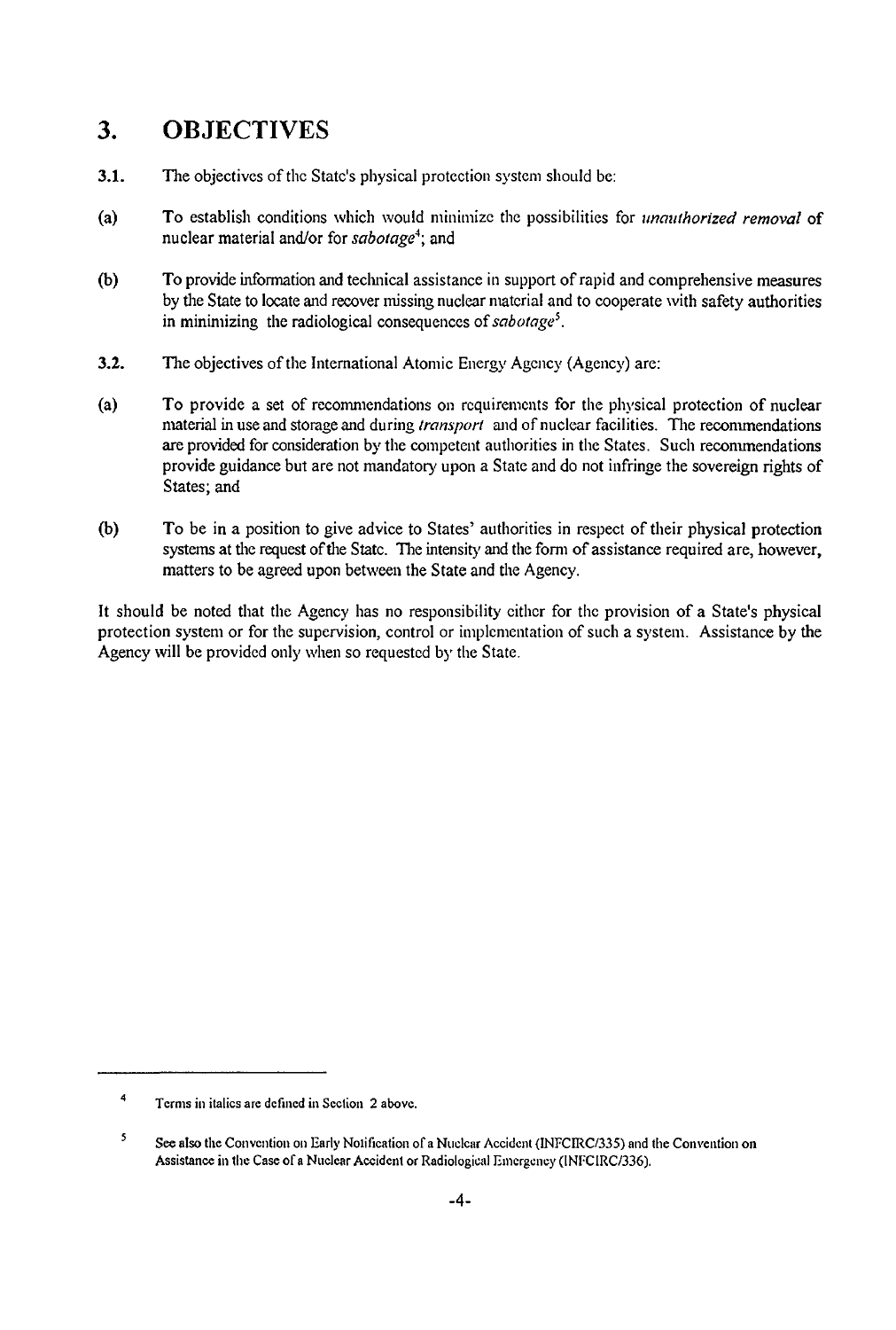### 4. ELEMENTS OF A STATE'S SYSTEM OF PHYSICAL PROTECTION OF NUCLEAR MATERIAL AND NUCLEAR FACILITIES

#### 4.1. GENERAL

**4.1.1.** A State's system of physical protection of nuclear material and nuclear facilities should include the elements described in Sections 4.2. - 4.4. below.

**4.1.2.** The responsibility for the establishment, implementation and maintenance of a physical protection system within a State rests entirely with that State.

**4.1.3.** The State's physical protection system should be based on the State's evaluation of the threat. Other factors should also be considered, including the State's emergency response capabilities and the existing and relevant measures of the State's system of accounting for and control of nuclear material. The recommended physical protection measures are intended for all nuclear material in use and storage and during *transport* and for all nuclear facilities.

**4.1.4.** A *design basis threat* developed from an evaluation by the State of the threat *of unauthorized removal* of nuclear material and of *sabotage* of nuclear material and nuclear facilities is an essential element of a State's system of physical protection. The State should continuously review the threat, and evaluate the implications of any changes in that threat for the levels and the methods of physical protection.

4.1.5. It is essential that the State's system of physical protection for nuclear material and nuclear facilities be reviewed and updated periodically to reflect advances made in the state of the art in physical protection hardware and systems or introduction of new types of facilities. Further, the design of a physical protection system for a specific facility may vary from these recommendations when prevailing circumstances indicate a need for a different level of physical protection.

**4.1.6.** The State should develop and implement emergency plans for any needed response to *unauthorized removal* and subsequent unauthorized use of nuclear material or *sabotage* of nuclear material or nuclear facilities to support and supplement, when needed, those emergency plans prepared by operators.

**4.1.7.** The recommended measures are in all cases additional to, and not a substitute for, other measures established for safety purposes for nuclear material in use and storage and during *transport* and for nuclear facilities.

#### 4.2. LEGISLATION AND REGULATIONS

4.2.1. The State's legislation should provide for the regulation of physical protection and include a licensing requirement. The State should promulgate and review regularly its comprehensive regulations for the physical protection of nuclear material and nuclear facilities whether in State or private possession.

**4.2.2.** The State should define requirements for the physical protection of nuclear material in use and storage and during *transport* and for nuclear facilities depending on the associated consequences of either *unauthorized removal* of nuclear material or *sabotage.* For protection against *unauthorized removal* of nuclear material, the State should regulate the categorization of nuclear material (see Chapter 5) in order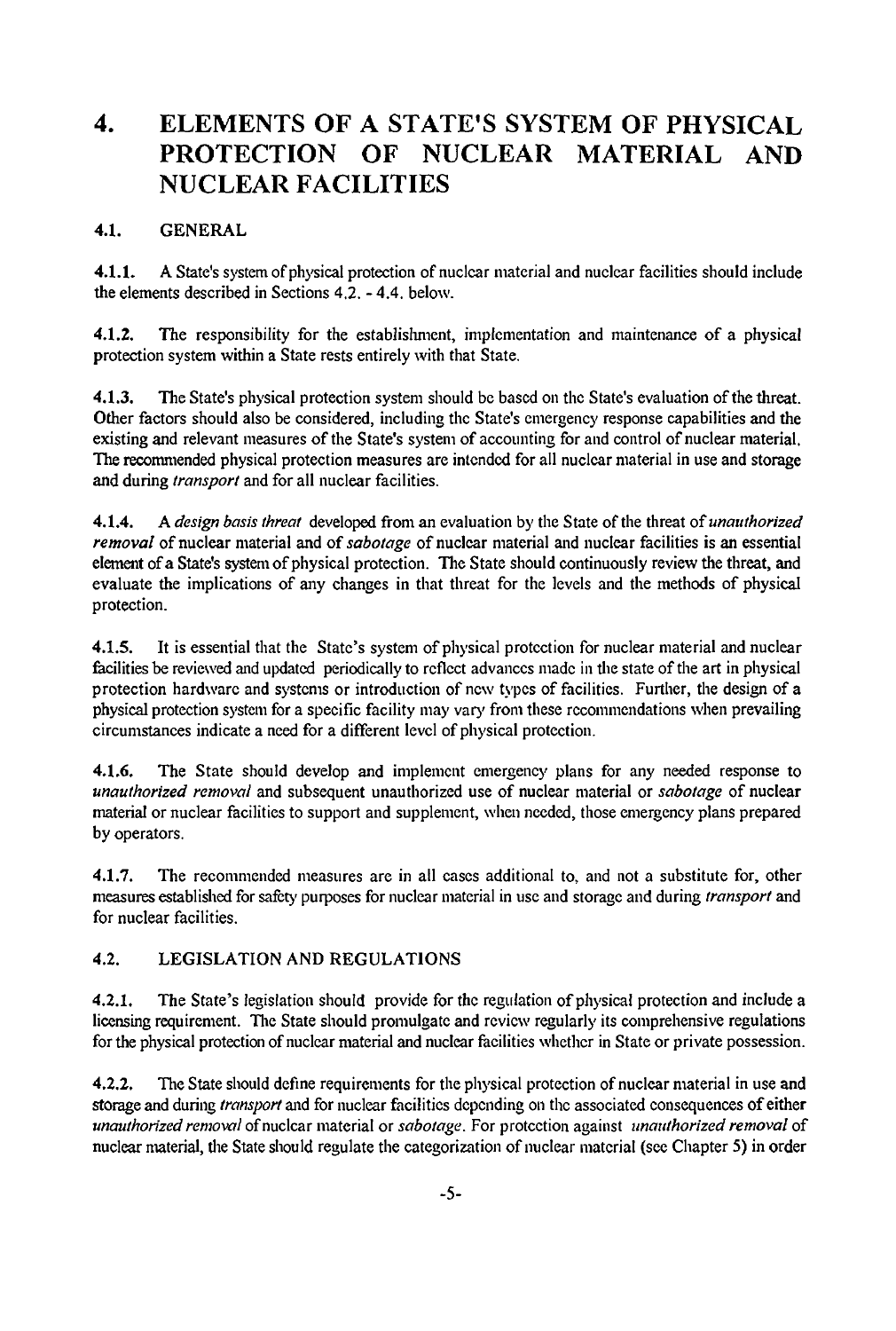to ensure an appropriate relationship between the nuclear material of concern and the protection measures. For protection against *sabotage* (Chapter 7), the State should establish the design objectives pertaining to off-site radiological consequences in order to determine an appropriate level of physical protection measures (e.g., making use of existing nuclear safety or radiological protection standards). Based on these analyses, the State should apply the more stringent requirements for physical protection, either those against *unauthorized removal* of nuclear material or those against *sabotage.*

#### 4.2.3. Responsibility, authority and sanctions

**4.2.3.1.** A State should take appropriate measures within the framework of its national law to establish and ensure the proper implementation of the State's system of physical protection. The State should be responsible for verifying continued compliance with the physical protection regulations and licence conditions through periodic inspections and ensuring that corrective actions are taken, when needed.

**4.2.3.2.** A State should designate a competent authority under its legislation which is empowered to establish and ensure the proper implementation of the State's system of physical protection. If the elements of the State's system of physical protection are divided between two or more authorities, arrangements should be made for overall co-ordination. Clear lines of responsibility should be established and recorded between the relevant entities.

**4.2.3.3.** The State's competent authority should have a clearly defined legal status and independence from the applicant(s)/operator(s) and have the legal authority to enable it to perform its responsibilities and functions effectively.

**4.2.3.4.** The State's competent authority should have access to information from other State authorities on present and foreseeable threats to nuclear activities.

4.2.3.5. The State's competent authority should have access to information from the State's system of accounting for and control of nuclear material.

4.2.3.6. Enforcement of physical protection regulations is a necessary part of a State's physical protection system. Sanctions against the *unauthorized removal* of nuclear material and against *sabotage* are important to an effective State system of physical protection.

#### 4.2.4. Licensing and other procedures to grant authorization

**4.2.4.1.** The State should define a *design basis threat* as a common basis for physical protection planning by the operator and its approval by the competent authority. In the event of any change to the *design basis threat,* the State's competent authority should ensure that the change is sufficiently reflected in the regulations and by the operator's protective measures.

**4.2.4.2.** Physical protection measures can be implemented by the State itself, the operator or any other entity duly authorized by the State.

**4.2.4.3.** The State should license activities only when they comply with its physical protection regulations. The State's system of physical protection should make provisions for a *security survey* of these activities prior to licensing, and whenever a significant change takes place, to ensure continued compliance with physical protection regulations. It should be noted that other regulations such as those relating to radiological protection and nuclear safety may also apply.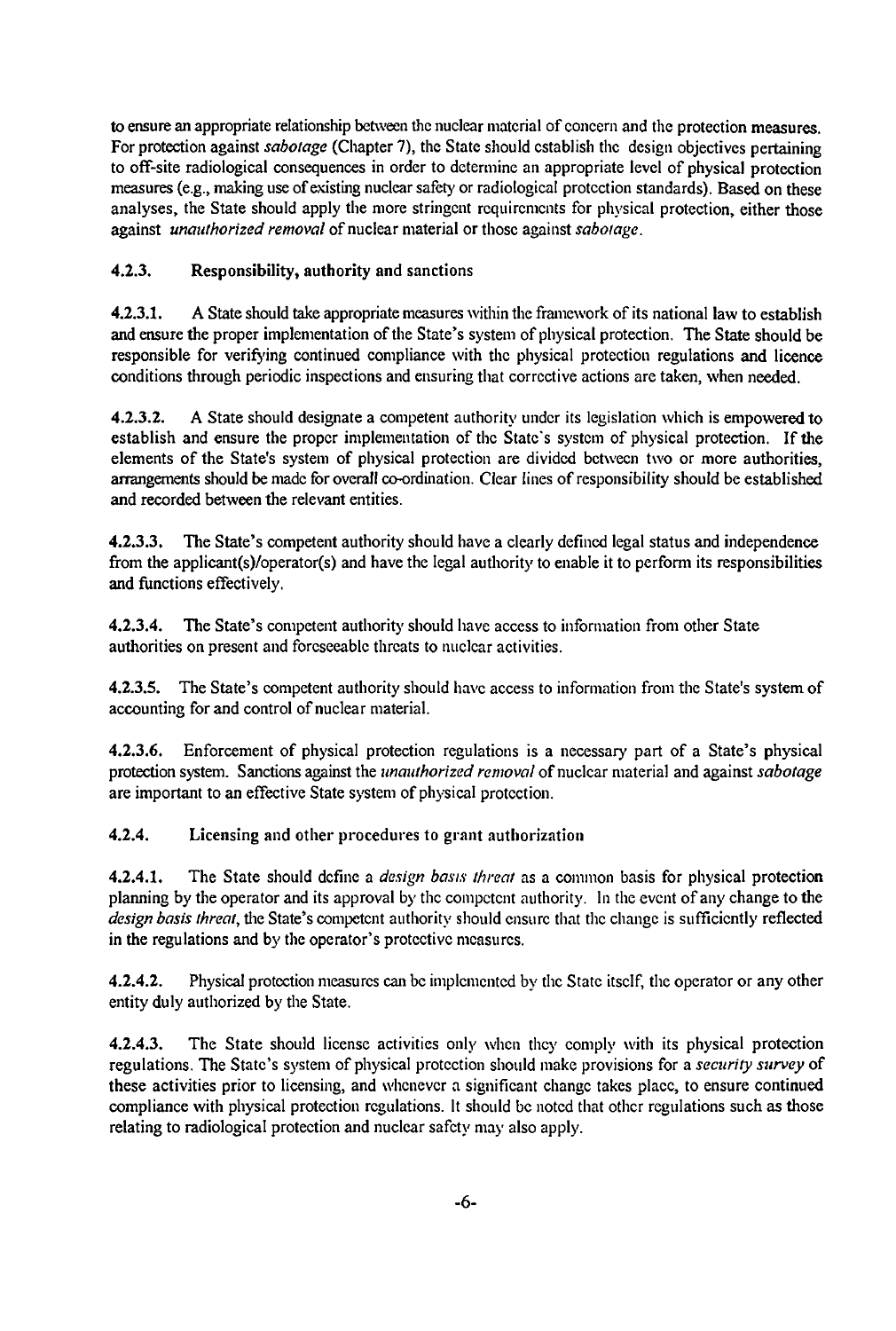#### 4.2.5. Physical protection requirements for nuclear material in use and storage and during *transport* and for nuclear facilities

4.2.5.1. State requirements for the physical protection of nuclear material should take into *account* the category of nuclear material, its location (use, storage, during *transport)* and the particular circumstances prevailing either in the State or along the transportation route. When considering the measures required for the physical protection of nuclear material against *unauthorized removal* or *sabotage,* the State should take into account the attractiveness and self-protecting nature of the material, the radiological consequences, and the containment measures used for safety reasons.

**4.2.5.2.** State requirements for physical protection should be based on the concept *of defence in depth* for preventive and protective measures. The concept of physical protection is one which requires a designed mixture of hardware (security devices), procedures (including the organization of *guards* and the performance of their duties) and facility design (including layout). The physical protection system is designed specifically for each facility taking into account the State's *design basis threat.*

**4.2.5.3.** The State's competent authority should ensure that the operator prepares emergency plans of action to counter effectively the *design basis threat,* including attempted *unauthorized removal* of nuclear material or *sabotage* taking into consideration actions of the *response force.*

**4.2.5.4.** Several types of nuclear facilities pose a hazard to the environment in case of *sabotage* because of the potential for release of radioactivity. Therefore, it is important that the level of protection of the facility should take the radiological consequences into consideration.

**4.2.5.5.** The State should define requirements for the physical protection of nuclear facilities against sabotage. They should take into account possible releases of radioactivity, the location of the nuclear facility, and the particular circumstances prevailing in the State. Adequate physical protection measures should be implemented for nuclear facilities which may be subject to *sabotage* regardless of the categorization of nuclear materials therein contained.

**4.2.5.6.** The State's evaluation of the threat should determine if there is a credible threat to disperse nuclear material malevolently. The State should then apply the level of physical protection measures needed to ensure protection against the acts leading to radiological consequences without regard to the categorisation of the material.

#### 4.2.6. Additional physical protection requirements for nuclear material during *transport*

**4.2.6.1.** During international *transport* of nuclear material the responsibility for physical protection measures should be the subject of agreement between the States concerned. The shipping State should consider, before allowing the international *transport,* if the States involved in the *transport,* including the transit States:

- are Parties to the Convention on the Physical Protection of Nuclear Material (INFCIRC/274' Rev. 1); or
- have concluded with it a formal agreement which ensures that physical protection arrangements are implemented; or
- formally declare that their physical protection arrangements arc implemented according to internationally accepted guidelines; or
- have issued licences which contain appropriate physical protection provisions for the *transport*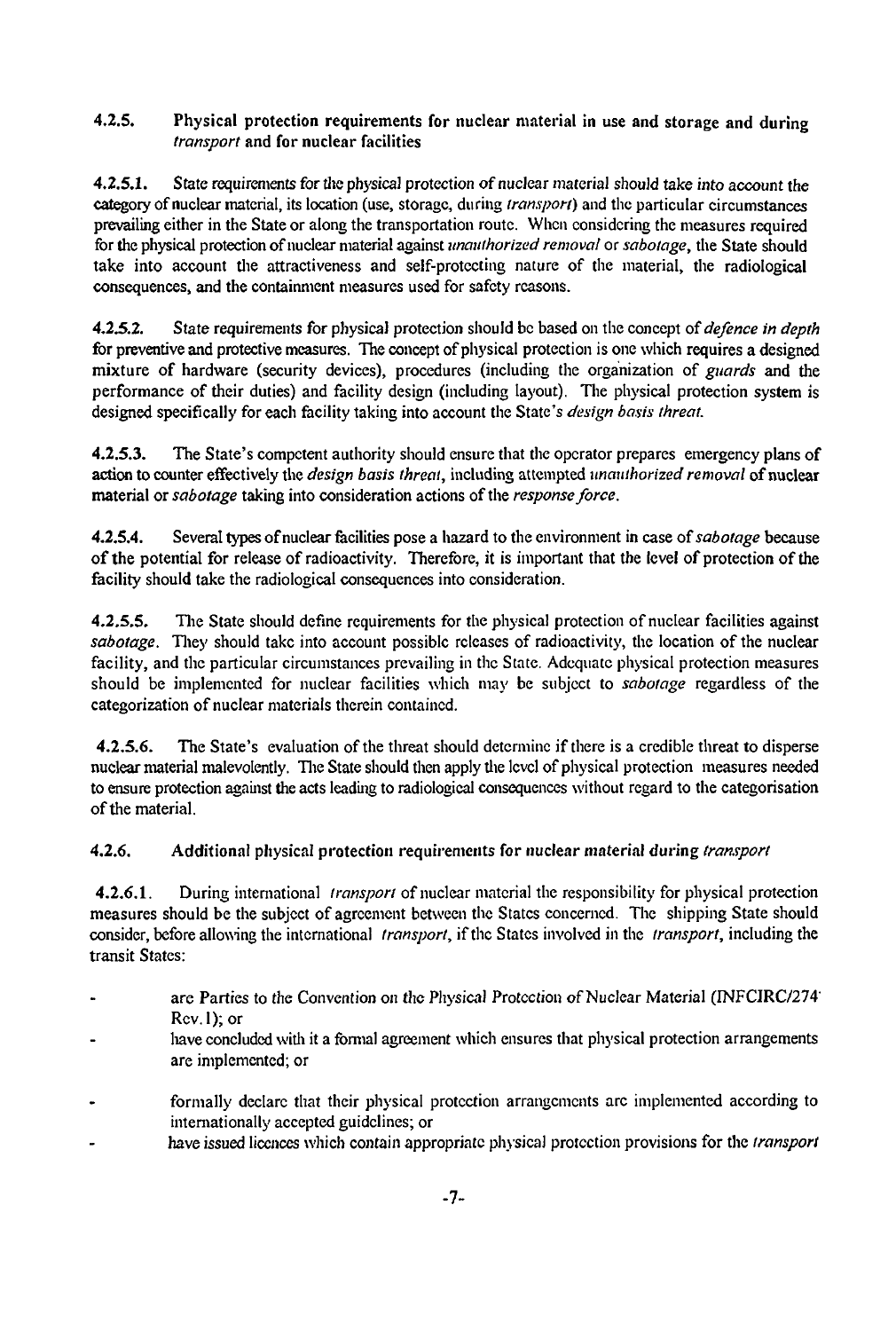of the nuclear material.

**4.2.6.2.** During international *transport* between two States sharing a common border, the State's responsibility for physical protection and the point at which physical protection responsibilities are transferred from one State to another should be the subject of an agreement between the States. However, with respect to the maintenance of communication regarding the continuing integrity of the shipment and with respect to the responsibility for carrying out physical protection measures and recovery actions in the event that a shipment becomes lost, the agreement between the States should provide that this responsibility will rest with the shipping State up to the border and will then be transferred to the receiving State.

**4.2.6.3.** When international shipments transit the territory of States other than the shipping State and the receiving State, the arrangements between the shipping and receiving States should identify the other States involved in such transit with a view to informing them and securing in advance their co-operation and assistance for adequate physical protection measures and for recovery actions on the territory of such States in case of loss of an international shipment thereon.

**4.2.6.4.** In the case of a Category I nuclear material international shipment transiting international waters or air space, the shipping and receiving States should establish specific measures to ensure the maintenance of communication regarding the continued integrity of the shipment and to ensure that responsibility for response planning and capabilities is defined and fulfilled.

#### 4.2.7. Reporting of information

**4.2.7.1.** The State's system of physical protection should include reporting of events and information which enables the State's competent authority to be informed of any change at nuclear facilities or related to *transport* of nuclear material which may affect implementation of physical protection measures.

#### 4.3. CONFIDENTIALITY

4.3.1. The State should take steps to ensure appropriate protection of specific or detailed information the unauthorized disclosure of which could compromise the physical protection of nuclear materials and nuclear facilities. It should define requirements for the confidentiality of physical protection systems and associated documentation.

**4.3.2.** Management of physical protection systems should limit access to sensitive information to those who need to know for the performance of their duties. Information addressing possible vulnerabilities in physical protection systems should be highly protected as it could indicate means of successfully removing nuclear material or of carrying out *sabotage.*

**4.3.3.** Sanctions against persons violating confidentiality should be part of the State's legislative or regulatory system .

#### 4.4. EVALUATION OF THE IMPLEMENTATION OF PHYSICAL PROTECTION MEASURES

4.4.1. To ensure that physical protection measures are maintained in a condition capable of meeting the State's regulations and of effectively responding to the *design basis threat,* the State's competent authority should ensure that evaluations are conducted by operators at nuclear facilities and for *transport.* Such evaluations, which should be reviewed by the State's competent authority, should include administrative and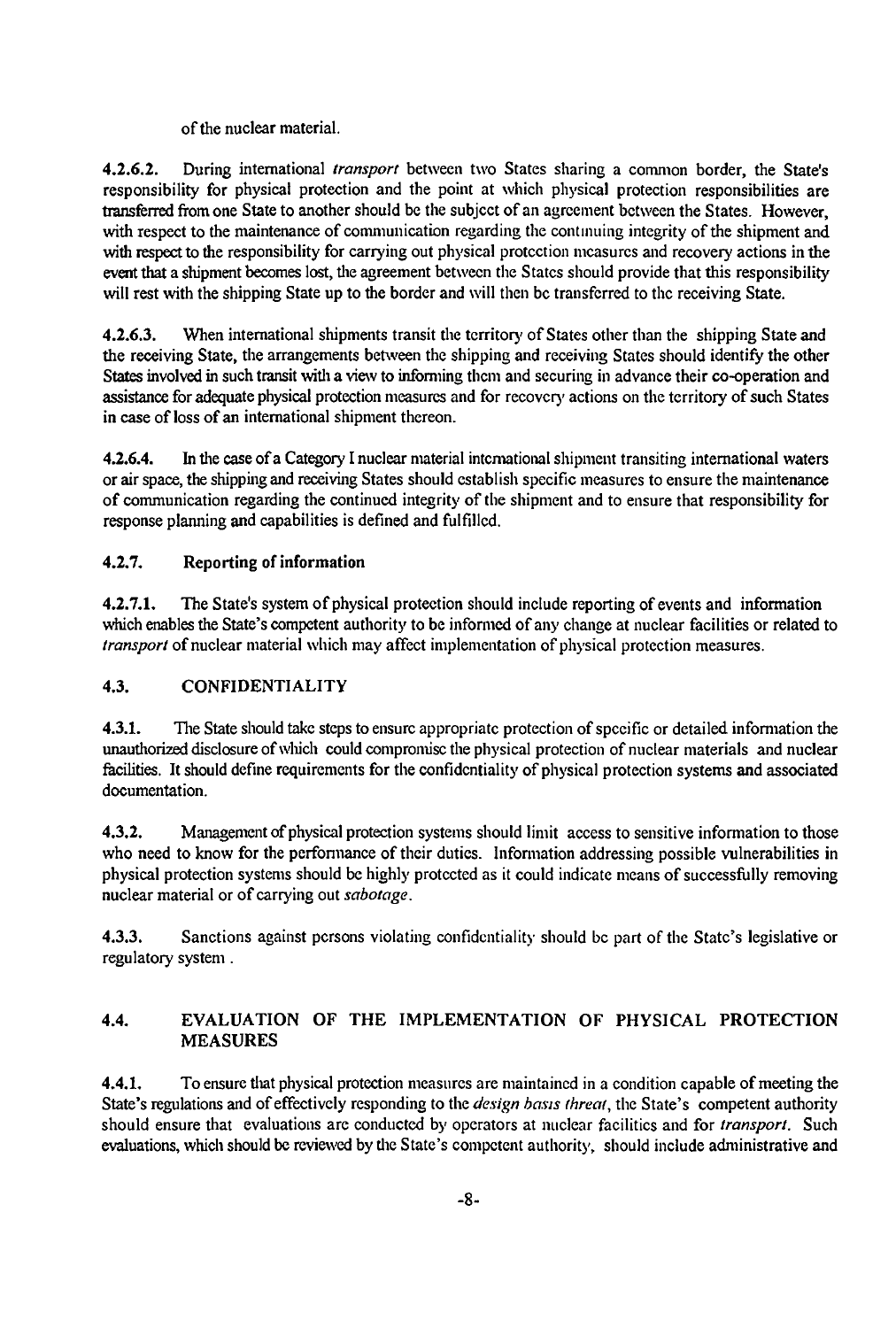technical measures, such as testing of detection, assessment and communications systems and reviews of the implementation of physical protection procedures. Such evaluations should also include exercises to test the training and readiness of *guards* and/or *response forces.* When deficiencies are identified, the State should ensure that corrective actions are taken by the operator.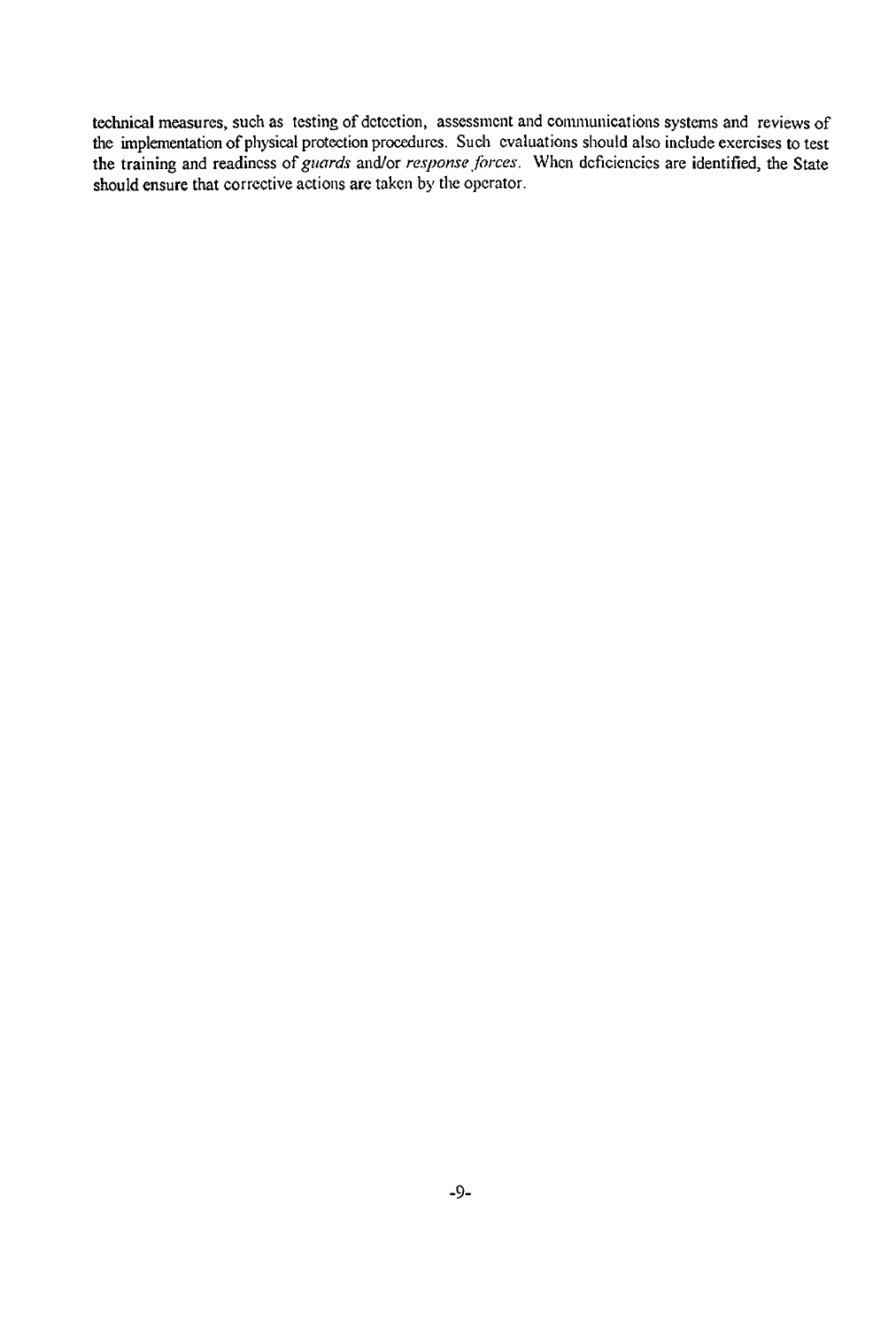### 5. CATEGORIZATION OF NUCLEAR MATERIAL

#### 5.1. BASIS FOR CONCERN

5.1.1. In determining the level of physical protection to be implemented for nuclear materials in use and storage or during *transport* account should be taken of the possibility that the *unauthorized removal* of plutonium, highly enriched uranium or uranium-233 could lead to the construction of a nuclear explosive device by a technically competent group.

#### 5.2. CATEGORIZATION

5.2.1. The primary factor for determining the physical protection measures against *unauthorized removal* of nuclear material is the nuclear material itself, categorized in accordance with the following table which gives a categorization of the different types of nuclear material and with the considerations given below.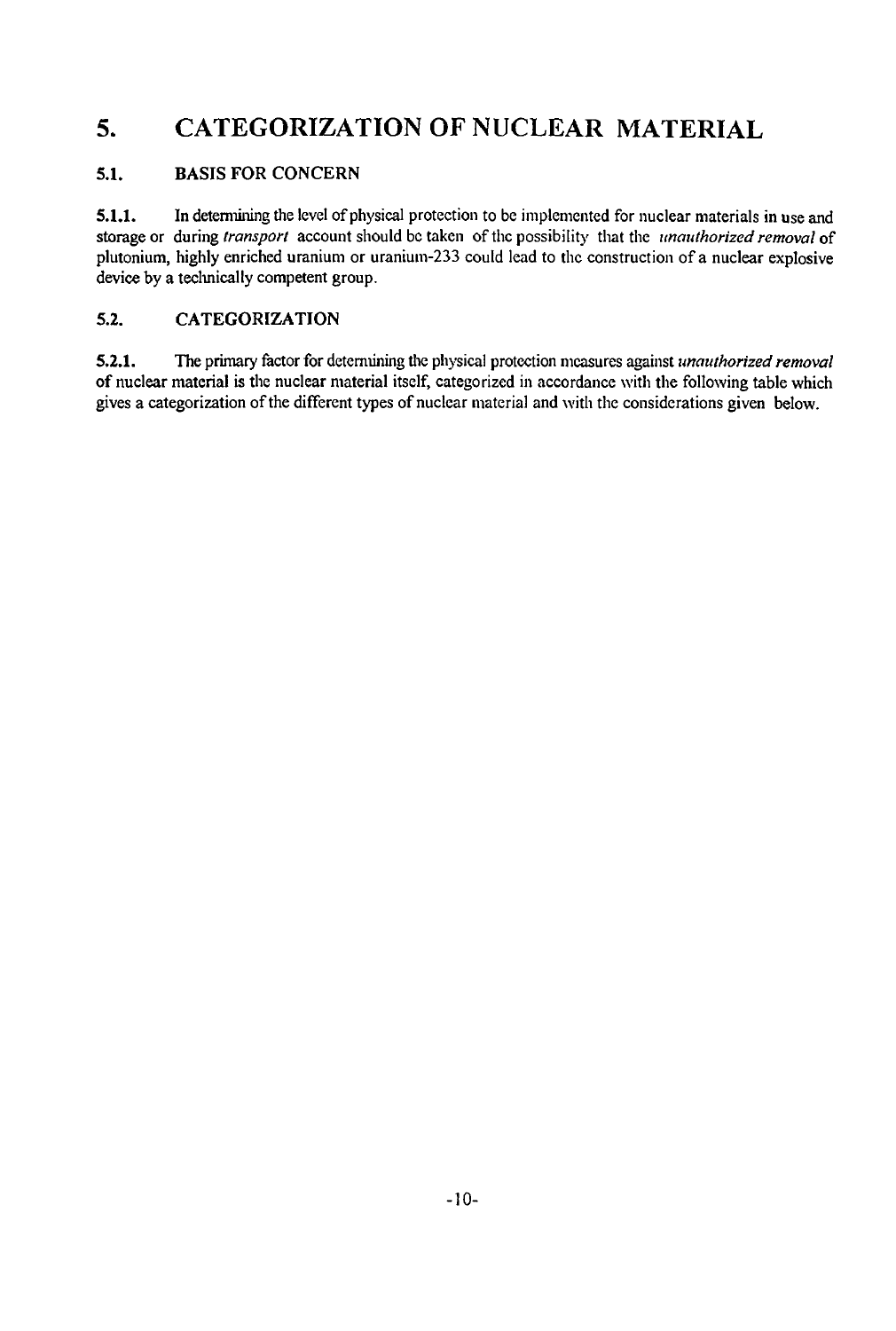| Material                                                                                                                                                                                                                                                                      | Form                                                                                                                                                                                                                                         | Category I   | Category II                                                                                                                      | Category III <sup>c</sup>                                                                  |
|-------------------------------------------------------------------------------------------------------------------------------------------------------------------------------------------------------------------------------------------------------------------------------|----------------------------------------------------------------------------------------------------------------------------------------------------------------------------------------------------------------------------------------------|--------------|----------------------------------------------------------------------------------------------------------------------------------|--------------------------------------------------------------------------------------------|
| 1.Plutonium <sup>*</sup>                                                                                                                                                                                                                                                      | Unirradiated <sup>b</sup>                                                                                                                                                                                                                    | 2 kg or more | Less than 2 kg<br>but more than 500 g                                                                                            | 500 g or less<br>but more than $15g$                                                       |
| 2. Uranium-235                                                                                                                                                                                                                                                                | Unirradiated <sup>b</sup><br>- uranium enriched to 20% $^{23}$ U or more<br>- uranium enriched to $10\%$ <sup>235</sup> U but less than<br>$20\,\%$ $^{235}$ U<br>- uranium enriched above natural, but<br>less than $10\%$ <sup>235</sup> U | 5 kg or more | Less than 5 kg<br>but more than 1 kg<br>10 kg or more                                                                            | 1 kg or less<br>but more than 15g<br>Less than 10kg<br>but more than 1 kg<br>10 kg or more |
| 3. Uranium-233                                                                                                                                                                                                                                                                | Unirradiated <sup>b</sup>                                                                                                                                                                                                                    | 2 kg or more | Less than 2 kg but<br>more than $500 \text{ g}$                                                                                  | 500 g or less but more than                                                                |
| 4. Irradiated Fuel<br>(The categorization of irradiated fuel<br>in the table is based on international<br>transport considerations. The State<br>may assign a different category for<br>domestic use, storage, and transport<br>taking all relevant factors into<br>account.) |                                                                                                                                                                                                                                              |              | Depleted or natural<br>uranium,<br>thorium or low-<br>enriched fuel(less<br>than 10% fissile content) <sup><math>w</math>e</sup> | 15g                                                                                        |

NOTE: This table is not to be used or interpreted independently of **the text of the entire document. TABLE: CATEGORIZATION OF NUCLEAR MATERIAL**

All plutonium except that with isotopic concentration exceeding 80 % in plutonium-238.

 $\overline{b}$ Material not irradiated in a reactor or material irradiated in a reactor but with a radiation level equal to or less (han *I* Gv/hr (100 rad/hr) at one meter unshielded.

Quantities not falling in Category III and natural uranium, depleted uranium and thorium should be protected at least in accordance with prudent management practice, -c

 $\pmb{\epsilon}$ Although this level of protection is recommended, it would be open to Stales, upon evaluation of the specific circumstances, to assign a different category of physical protection.

 $\bullet$ Other file] which by virtue of its original fissile material content is classified as Category I or II before irradiation may be reduced one category level while the radiation level from the fuel exceeds 1 Gy/hr( 100 rad/hr) at one meter unshielded.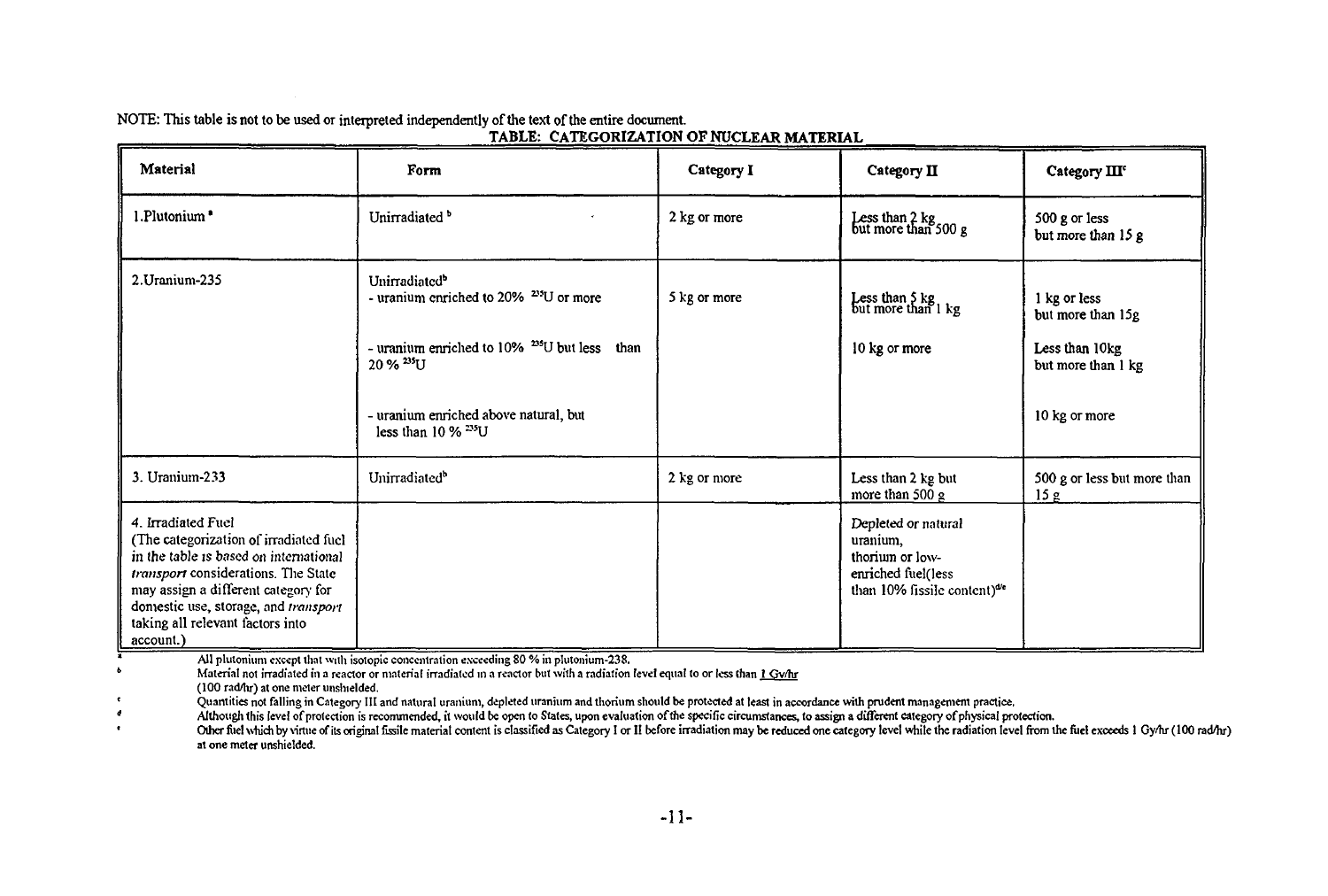5.2.2. This categorization should be based on the potential risk of the material being used for a nuclear explosive device, which itself depends on: the type of material, e.g. plutonium, uranium; isotopic composition, i.e. content of fissile isotopes; physical and chemical form; degree of dilution; radiation level; and quantity. For example:

- (a) The protection of nuclear material with a radiation level that exceeds 1 Gy/hr (100 rad/hr) at one meter unshielded, which is classified as Category I or II, may be reduced one category level below that determined by the fissile content of the material; and
- (b) Nuclear material that is in a form that is no longer usable for any nuclear activity, minimizes environmental dispersal and is practicably irrecoverable, may be protected in accordance with prudent management practices.

5.2.3. In determining the levels of physical protection in a facility, which may consist of several buildings, it is possible that the State's competent authority may identify part of the facility which contains material of a different category and which is therefore protected at a different level than the rest of the facility. Conversely, consideration may need to be given to adding together the total amount of material contained in a number of buildings to determine the appropriate protection arrangements for this group of buildings.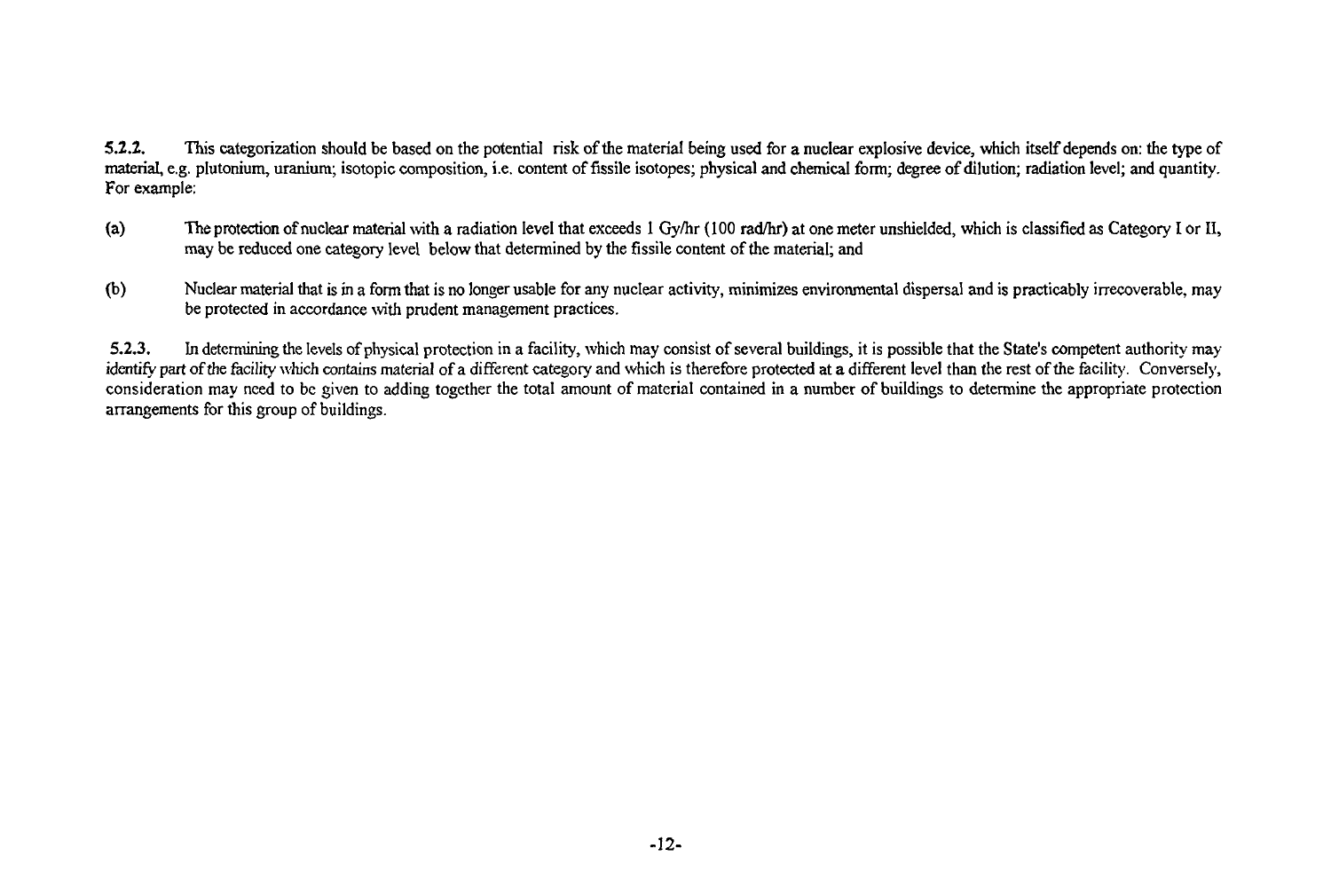### 6. REQUIREMENTS FOR PHYSICAL PROTECTION AGAINST UNAUTHORIZED REMOVAL OF NUCLEAR MATERIAL IN USE AND STORAGE

#### 6.1. GENERAL

6.1.1. The concept of physical protection is one which requires a designed mixture of hardware (security devices), procedures (including the organization *of guards* and the performance of their duties) and facility design (including layout). The level of the physical protection measures should be specifically designed to take into account the nuclear material or nuclear facility and the State's *design basis threat.* Emergency procedures should be prepared to counter effectively the State's *design basis threat.*

- 6.1.2. Achievement of the objectives of the physical protection system should be assisted by:
- (a) Taking into account physical protection of nuclear material in the design of the facility as early as possible;
- (b) Limiting access to nuclear material or facilities to a minimum number of individuals. To accomplish this aim the State's competent authority should validate the operator's designation of *protected areas,* and *inner areas.* In designating such areas, the operator should give consideration to the plant safety design, the location of the plant and the *design basis threat.* Access to these areas should be limited and controlled: and
- (c) Requiring predetermination of the trustworthiness of all individuals permitted unescorted access to nuclear material *or* facilities.

6.1.3. Potential conflicting requirements, resulting from safety and physical protection considerations, should be carefully analyzed to ensure that they do not jeopardize nuclear safety, including during emergency conditions.

#### 6.2. REQUIREMENTS FOR CATEGORY [ NUCLEAR MATERIAL

6.2.1. Category I nuclear material should be used or stored only within an *inner area* or *inner areas,* located in a *protected area.* The ceiling, walls and floor of *inner areas* should provide penetration delay against *unauthorized removal* of nuclear material.

6.2.2. Access to and the number of access points into the *protected area* and *inner areas* should be kept to the minimum necessary. Persons authorized unescorted access to the *protected area* or *inner areas* should be limited to persons whose trustworthiness has been determined. Persons whose trustworthiness has not been determined such as temporary repair, service or construction workers and visitors should be escorted by a person authorized unescorted access. The identity of all persons entering such areas should be verified and they should be issued with appropriately registered passes or badges.

6.2.3. All persons and packages entering or leaving *inner areas* should be subject to search to prevent the *unauthorized removal* of nuclear material. Instruments for the detection of nuclear material and metals can be used for such searches.

6.2.4. Entry of private motor vehicles into *protected areas* should be strictly minimized and limited to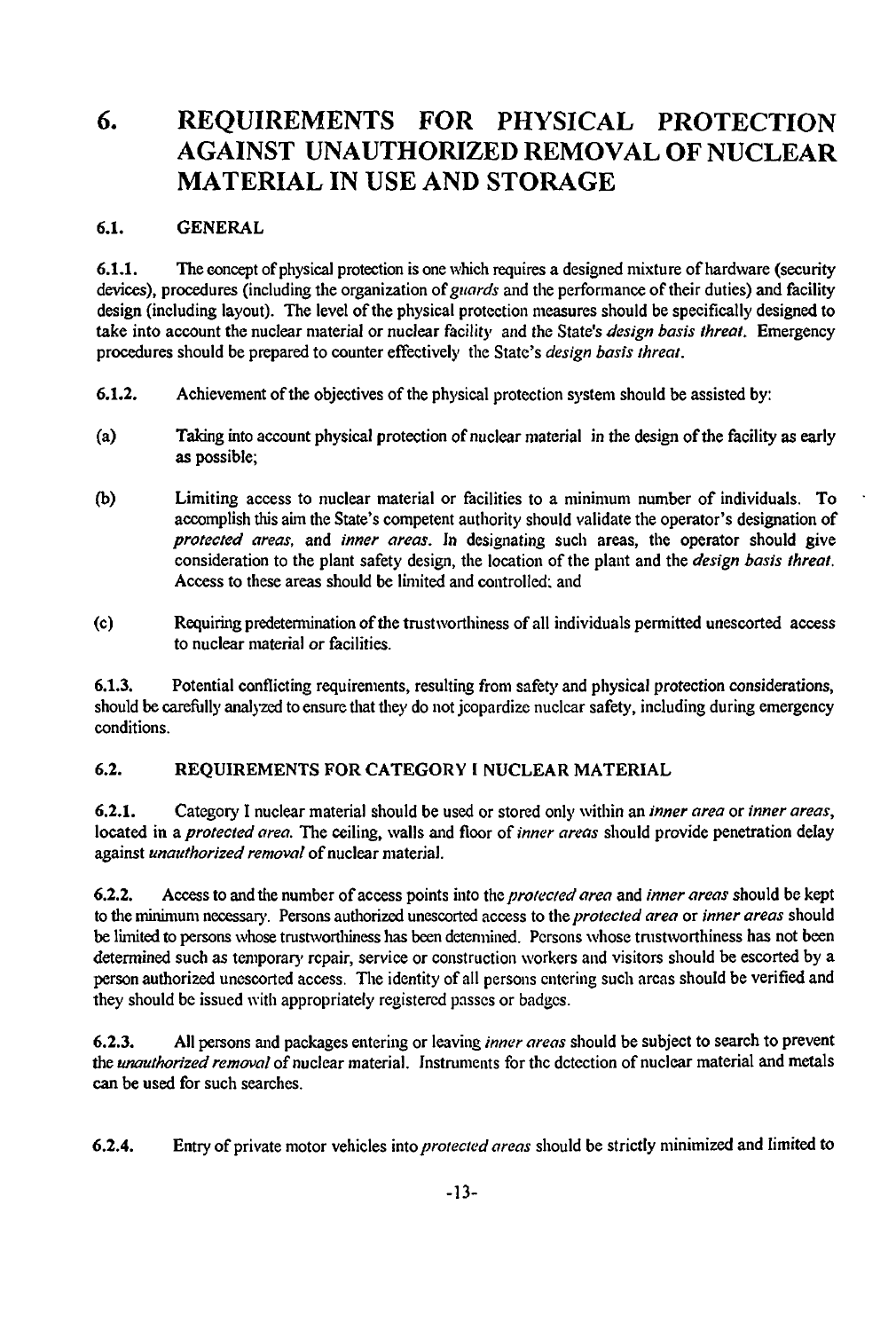designated parking areas. All vehicles entering and leaving the *protected area* should be subject to search. Private motor vehicles should be prohibited access to *inner areas.*

6.2.5. Whenever persons are present in *inner areas,* those areas should be under constant surveillance. The surveillance can be effected by mutual observation between two or more co-workers (e.g. two-man rule).

6.2.6. All employees should be informed at least annually of the importance of effective physical protection measures and be trained in their implementation as appropriate.

6.2.7. Every nuclear material handler should be required to conform to procedures for transferring custody of the nuclear material to the succeeding handler. Additionally, nuclear material handlers should endeavor to ascertain on reporting for duty that no interference with or *unauthorized removal* of nuclear material has taken place, and report to a senior authority whenever they have reason to suspect that a discrepancy exists.

6.2.8. A record should be kept of all persons having access to or possession of keys or key-cards concerned with the containment or storage of nuclear material. Arrangements should be made for:

- (a) The checking and custody of keys or key-cards, particularly to minimize the possibility of duplication;
- (b) The changing of combination settings at suitable intervals; and
- (c) The changing of locks, keys, or combinations whenever there is evidence or suspicion that they have been compromised.

6.2.9. Movements of nuclear material within the *inner area* and the *protected area* should be the responsibility of the operator who should apply all prudent and necessary physical protection measures. Movements out of or between two *protected areas* should be treated in full compliance with the requirements for nuclear material during *transport,* after taking account of prevailing conditions.

6.2.10. *Intrusion detection* should be performed at the *physical barrier* surrounding the *protected area* and timely *assessment* should be carried out. Clear areas should be provided on both sides *of the physical barrier* with illumination sufficient for *assessment.* To protect against unauthorized access or malevolent acts, special attention should be paid to all points of potential access. The perimeter *of the protected area* should normally consist *of & physical barrier* in addition to and outside the building walls. In cases where the walls of a building are of a specially solid construction, these walls may be designated as being the perimeter *of the protected area* under conditions specified by a *security survey.*

6.2.11. *Inner areas* should be so arranged that the number of entries and exits is minimized (ideally only one). All emergency exits should be fitted with *intrusion detection* sensors. Other points of potential access should be appropriately secured and alarmed . *Inner areas* should not be sited close to public thoroughfares.

6.2.12. Storage areas should be of the "strong room" type in design and should be located within an *inner area.* They should be continuously locked and alarms activated when not occupied. The issuing of keys or key-cards should be closely controlled and keys or key-cards should remain within the *protected area.* Access to storage should be strictly limited to assigned persons and to others only when under their escort. Where nuclear material is held in an unmanned work area, e.g., overnight, specially authorized procedures should be used to protect the nuclear material. *Intrusion detection* and *assessment or patrols* can satisfy this requirement.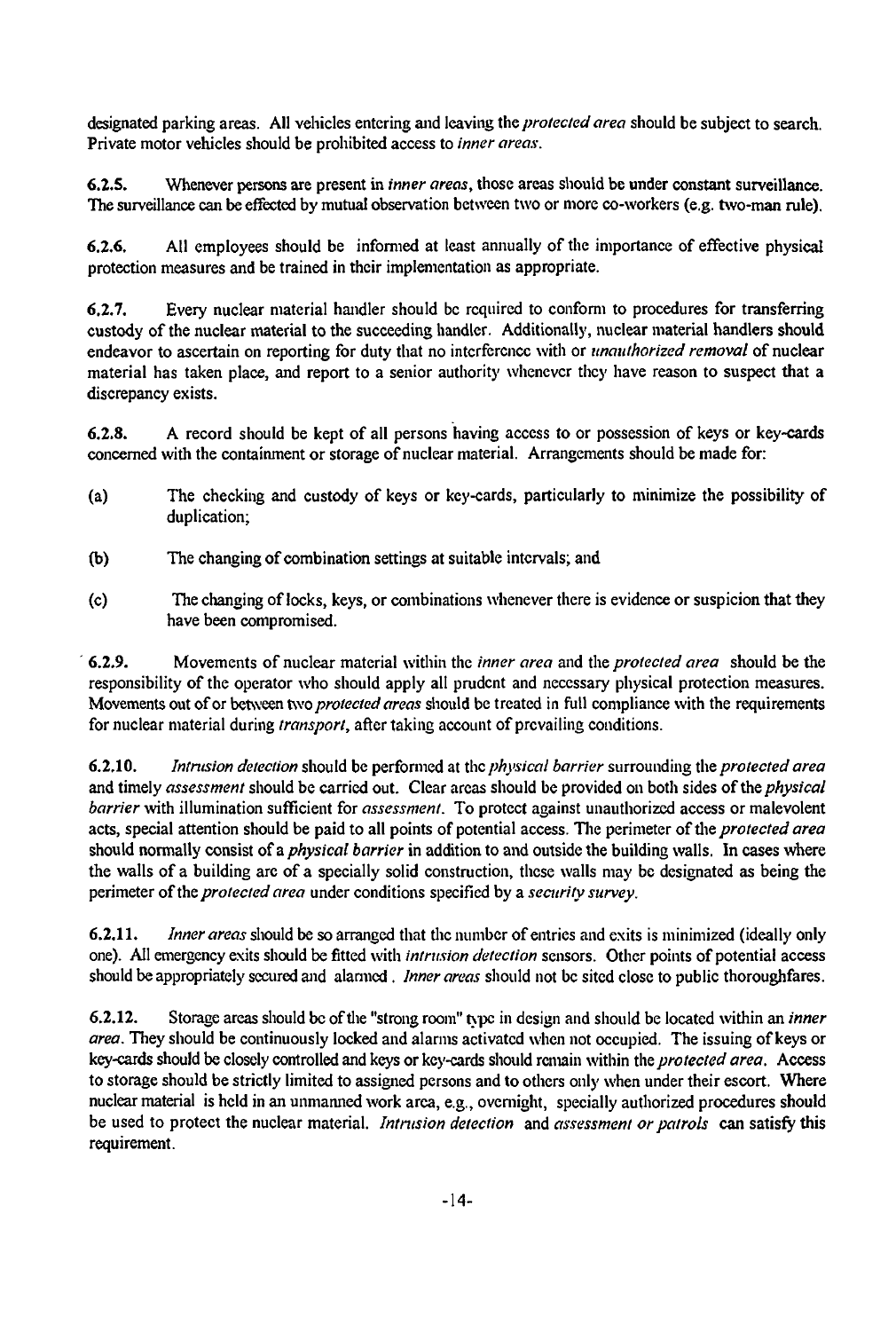6.2.13. All *intrusion detection* sensors should annunciate and be recorded in a continuously staffed *central alarm station* to provide for monitoring and assessment of alarms, initiation of response and communication with the *guards,* facility management and, *response force.* The *central alarm station* should normally be located in *the protected area* unless its function will be more effectively performed in another area nearby. The *central alarm station* should be hardened so that its functions can continue in the presence of the *design basis threat.*

6.2.14. A 24-hour guarding service should be provided. The *guard* force or the *central alarm station* personnel should report at scheduled intervals to the off-site *response forces* during non-working hours. *Guards* should be trained and adequately equipped for their function in accordance with national laws and regulations. When *guards* are not armed, compensating measures should be applied. The objective should be the arrival of adequately armed *response forces* in time to counter armed attacks and prevent the *unauthorized removal* of nuclear material.

6.2.15. *Patrols of the protected area* should be provided.

6.2.16. Dedicated, tamper-indicating transmission systems and independent power supplies, should be provided between the *intrusion detection* sensors and the *central alarm station.* Alarms generated by *intrusion detection* sensors should be promptly assessed and appropriate action taken.

6.2.17. Dedicated, redundant and diverse transmission systems for two-way voice communication between the *central alarm station* and the *response force* should be provided for activities involving detection, assessment and response. Also, dedicated two-way voice communication should be provided between *guards* and the *central alarm station.*

6.2.18. Emergency plans of action should be prepared to counter effectively any attempted *unauthorized removal* of nuclear material. Such plans should provide for the training of *guards* and *response forces* in their actions in case of an emergency. They should also provide for appropriate response by *guards* or *response forces* to attempted intrusion into the *protected area* and *inner areas.* The close co-ordination between *guards* and *response forces* should be regularly exercised. In addition, other facility personnel should be trained and prepared to act in full co-ordination with the *guards, response forces* and safety response teams for implementation of emergency plans.

6.2.19. Arrangements should be made to ensure that during emergency evacuation conditions (including exercises) *unauthorized removal* of nuclear material does not occur.

6.2.20. Evaluations of the overall implemented physical protection system, procedures and the timely response of the *guards* and *response forces* should be conducted at least annually by the operator to determine their reliability and effectiveness.

6.2.21. Operators should regularly test *intrusion detection, assessment* and communications systems as well as other physical protection functions to determine their continued operability. When deficiencies are identified, corrective actions should be taken as soon as possible.

#### 6.3. REQUIREMENTS FOR CATEGORY II NUCLEAR MATERIAL

6.3.1. Category II nuclear material should be used or stored only within a *protected area.*

6.3.2 Access to and the number of access points into the *protected area* should be kept to the minimum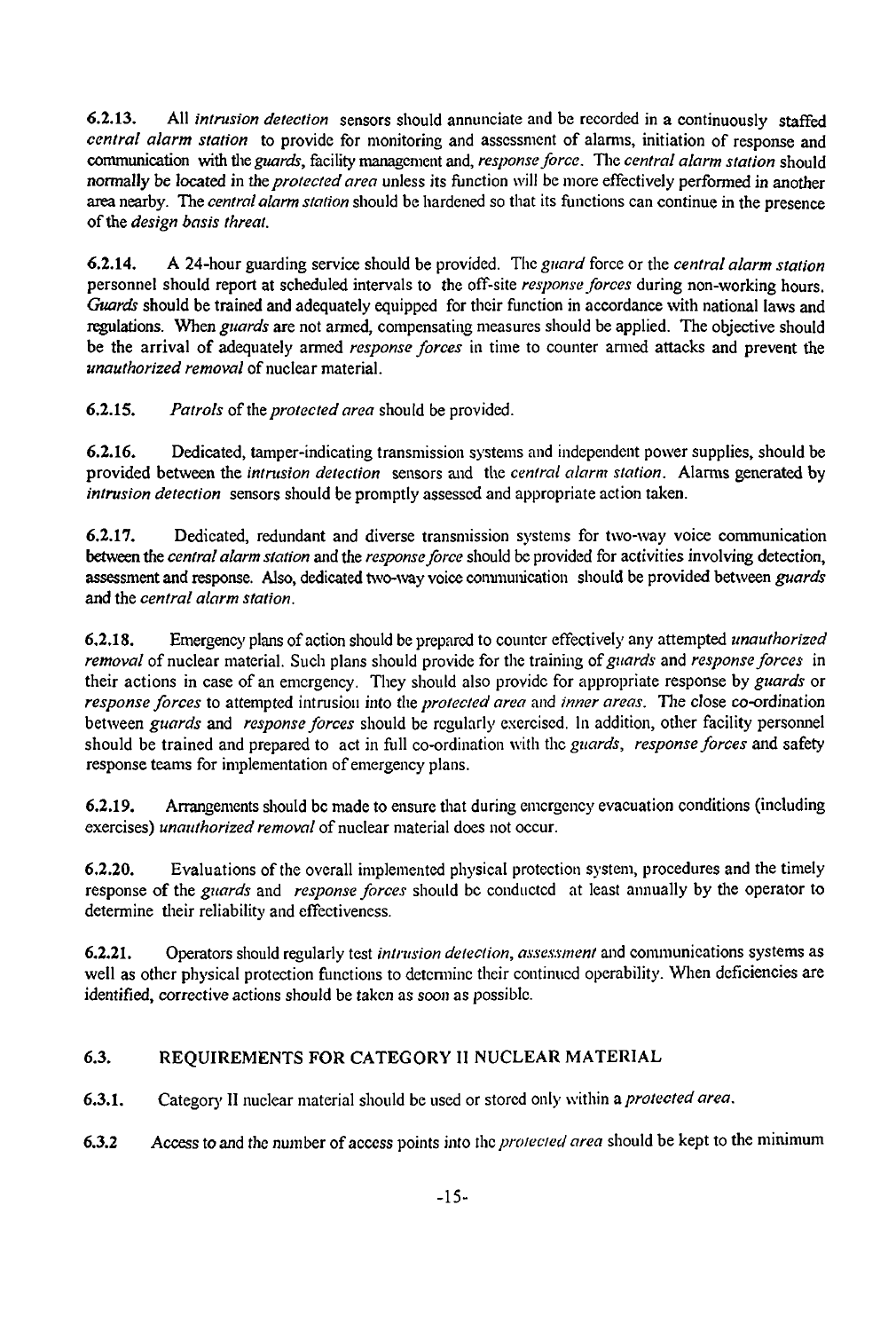necessary. Persons authorized unescorted access to the *protected area* should be limited to persons whose trustworthiness has been determined. Persons whose trustworthiness has not been determined such as temporary repair, service or construction workers and visitors should be escorted by a person authorized unescorted access. The identity of all persons entering such areas should be verified and they should be issued with appropriately registered passes or badges.

6.3.3. Vehicles, persons and packages entering or leaving the *protected area* should be subject to search.

6.3.4. Entry of private motor vehicles into the *protected area* should be minimized and limited to designated parking areas.

6.3.5. All employees should be informed at least annually of the importance of effective physical protection measures and be trained in their implementation, as appropriate.

6.3.6. Every nuclear material handler should be required to conform to procedures for transferring custody of the nuclear material to the succeeding handler. Additionally, nuclear material handlers should endeavor to ascertain on reporting for duty that no interference with or *unauthorized removal* of nuclear material has taken place, and report to a senior authority whenever they have reason to suspect that a discrepancy exists.

6.3.7. A record should be kept of all persons having access to or possession of keys or key-cards concerned with the containment or storage of nuclear material. Arrangements should be made for:

- (a) The checking and custody of keys or key-cards, particularly to minimize the possibility of duplication;
- (b) The changing of combination settings at suitable intervals; and
- (c) The changing of locks, keys, or combinations whenever there is evidence or suspicion that they have been compromised.

6.3.8. Movements of nuclear material within *& protected area* should be the responsibility of the operator who should apply all prudent and necessary physical protection measures. Movements out of or between two *protected areas* should be treated in full compliance with the requirements for nuclear material during *transport,* due account should be taken of prevailing conditions.

6.3.9. *Intrusion detection* should be performed at the *physical barrier* surrounding the *protected area* and timely *assessment* should be carried out. Clear areas should be provided on both sides of the perimeter of the *protectedarea* with illumination sufficient for *assessment.* To protect against unauthorized access or malevolent acts, special attention should be paid to all points of potential access. The perimeter of the *protected area* should normally consist of a *physical barrier* in addition to and outside the building walls. In cases where the walls of a building are of a specially solid construction, these walls may be designated as being the perimeter *o{ the protected area* under conditions specified by a *security survey.*

6.3.10. All *intrusion detection* sensors should annunciate and be recorded in a continuously staffed *central alarm station* to provide for monitoring and *assessment* of alarms, initiation of response and communication with the *guards,* facility management and, *response force.* The *central alarm station* should normally be located in the *protected area* unless its function will be more effectively performed in another area nearby. The *central alarm station* should be hardened so that its functions can continue in the presence of the *design*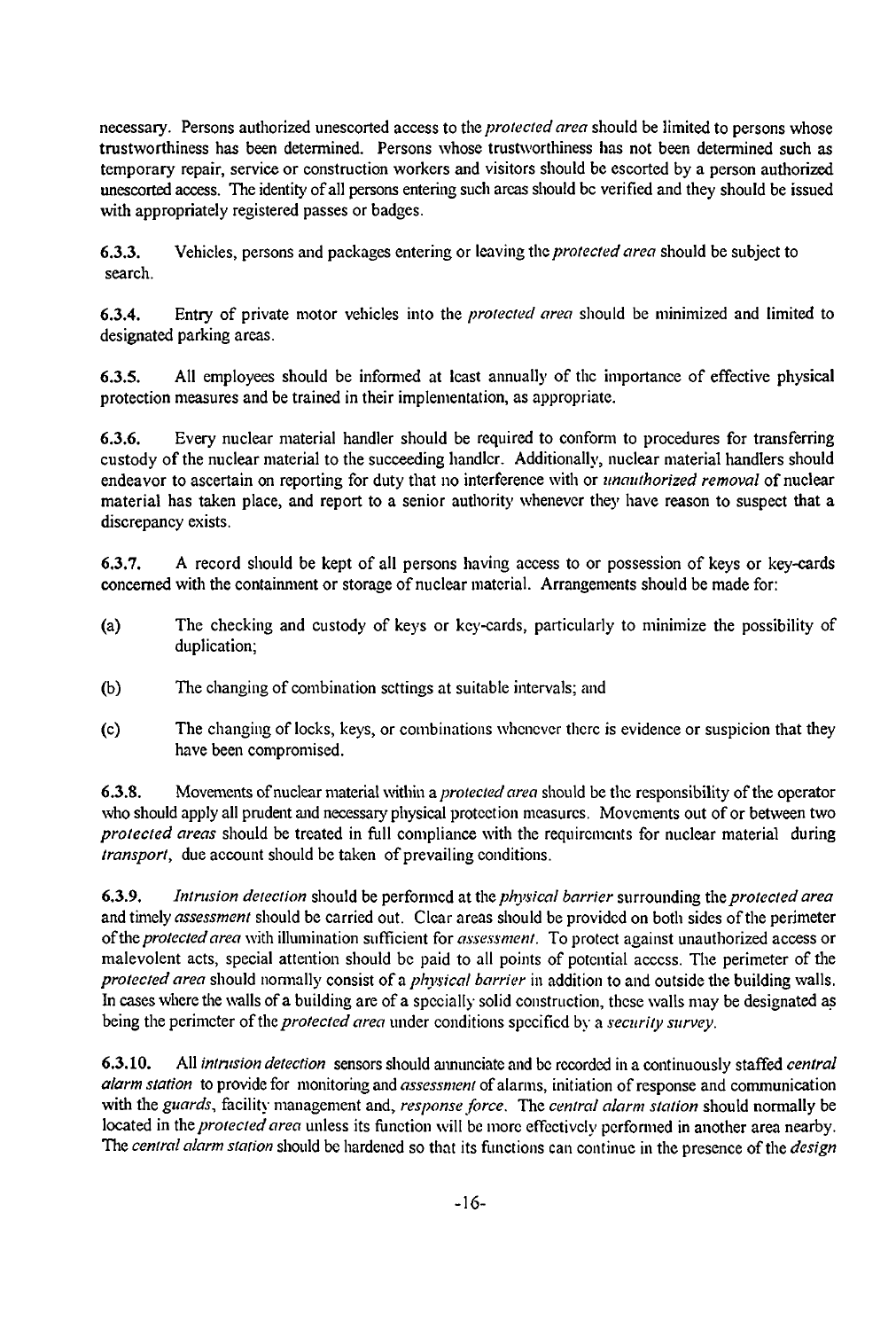*basis threat.*

6.3.11. Dedicated, tamper indicating transmission systems, and independent power supplies, should be provided between the *intrusion detection* sensors and the *central alarm station.* Alarms generated by *intrusion detection* sensors should be promptly assessed and appropriate action taken.

6.3.12. Dedicated, redundant and diverse transmission systems for two-way voice communication between the *central alarm station* and the *response force* should be provided for activities involving detection, *assessment* and response. Also, dedicated two-way voice communication should be provided between *guards* and the *central alarm station.*

6.3.13. Emergency plans of action should be prepared to counter effectively any attempted *unauthorized removal* of nuclear material. Such plans should provide for the training *of guards* and *response forces* in their actions in case of an emergency. They should also provide for appropriate response by *guards* or *response forces* to attempted intrusion into the *protected area.* The close co-ordination between *guards* and *response force* should be periodically exercised. In addition, other facility personnel should be trained and prepared to act in full co-ordination with the *guards, response forces* and safety response teams for implementation of emergency plans.

6.3.14. Arrangements should be made to ensure that during emergency evacuation conditions (including exercises) *unauthorized removal* of nuclear material does not occur.

6.3.15. Evaluations of the overall implemented physical protection system, procedures and the timely response of *the guards* and *response forces* should be conducted periodically by the operator to determine their reliability and effectiveness.

6.3.16. Operators should regularly test *intrusion detection, assessment* and communications systems as well as other physical protection functions to determine their continued operability. When deficiencies are identified, corrective actions should be taken as soon as possible.

#### 6.4. REQUIREMENTS FOR CATEGORY III NUCLEAR MATERIAL

6.4.1. Category III nuclear material should be used or stored only within an area to which access is controlled.

6.4.2. All employees should be frequently (about annually) informed of the importance of effective physical protection measures and be trained in their implementation.

6.4.3. Movements of nuclear material should be the responsibility of the operator, who should apply all prudent and necessary physical protection measures.

6.4.4. Provision should be made for detecting unauthorized intrusion and for appropriate action by *guards* or *response forces* to attempted intrusions.

6.4.5. Emergency plans of action should be prepared to counter effectively any attempted *unauthorized removal* ofnuclear material. Such plans should provide for the training of facility personnel in their actions in case of an emergency. They should also provide for appropriate response by *guards* or *response forces* to attempted intrusion.

6.4.6. Evaluations of the implemented physical protection system and the timely response of the *guards*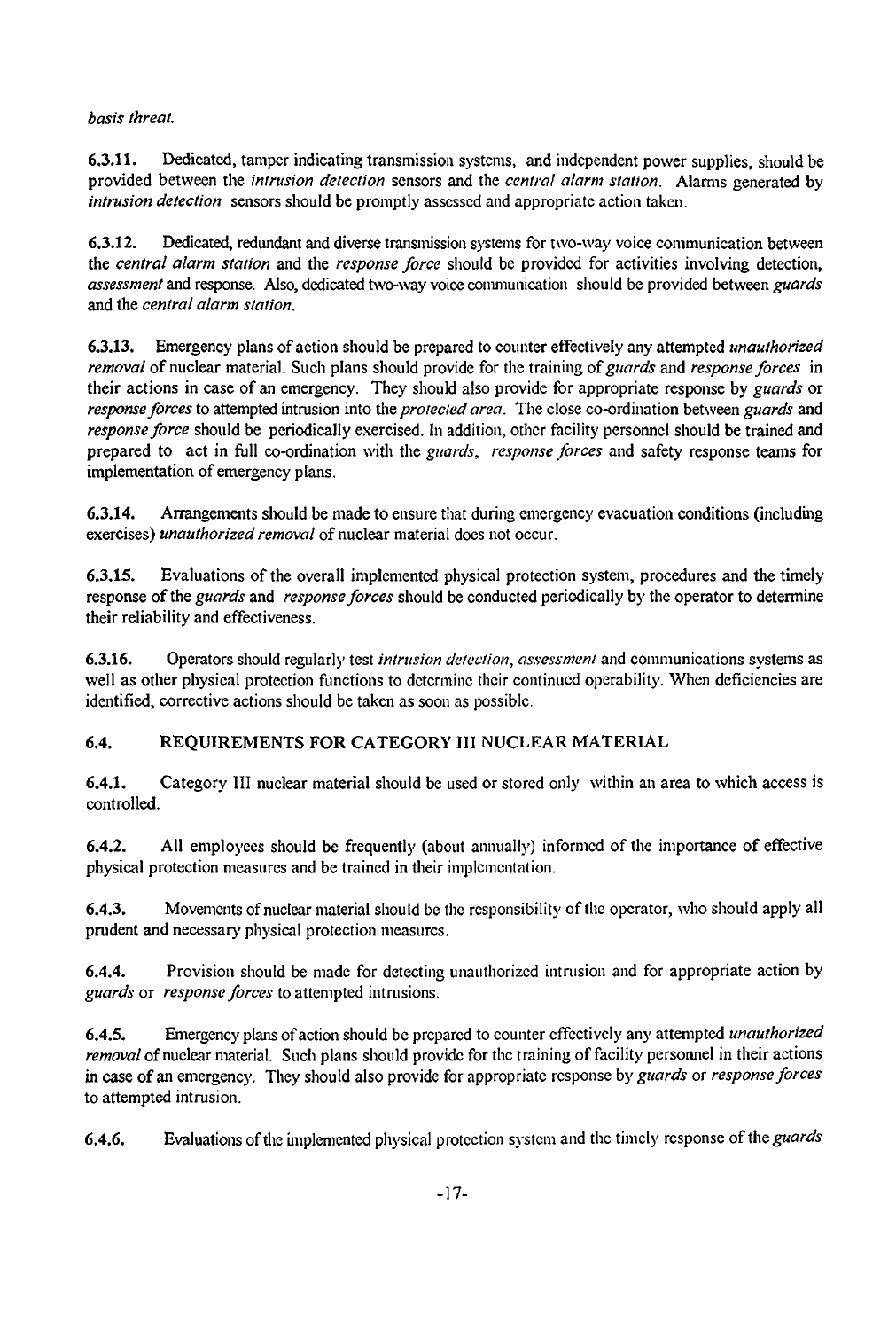and *response forces* should be conducted periodically by the operator to determine their reliability and effectiveness. When deficiencies are identified, corrective action should be taken, as soon as possible.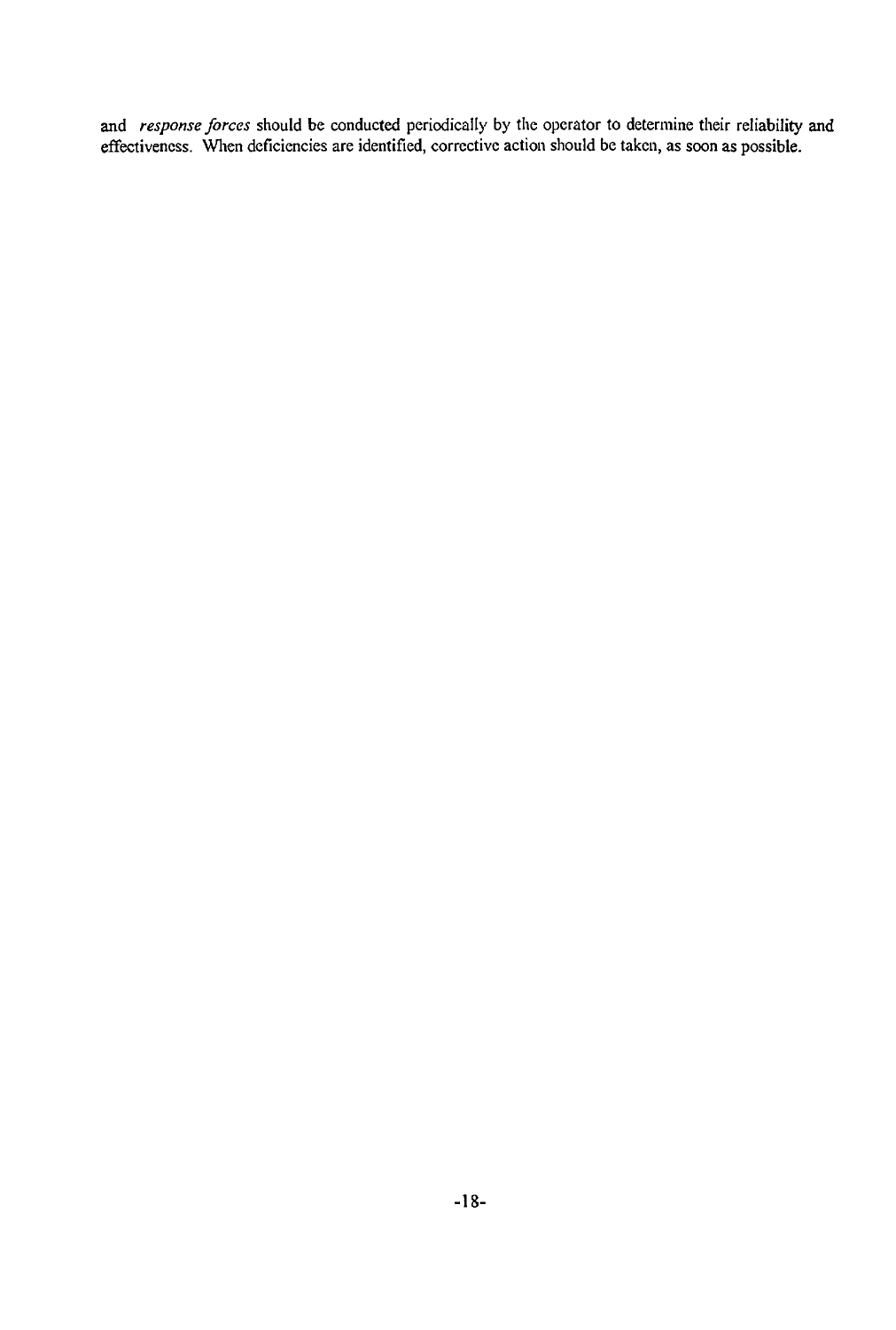### 7. REQUIREMENTS FOR PHYSICAL PROTECTION AGAINST *SABOTAGE* OF NUCLEAR FACILITIES AND NUCLEAR MATERIAL DURING USE AND STORAGE

#### 7.1. GENERAL

7.1.1. An act of *sabotage* involving nuclear material or against a nuclear facility could create a radiological hazard to the personnel, and a potential radioactive release to the public and the environment. Radiological hazards are strongly dependent on the threat to be considered, on the type of nuclear material, on the inventory of nuclear material and associated fission products, on the design of the facility or package and on its safety features. Consequently, a plant-specific or package design evaluation of the potential for *sabotage* and associated radiological consequences should be made in close consultation between safety and physical protection specialists.

7.1.2. The concept of physical protection to protect against *sabotage* requires a designed mixture of hardware (security devices), procedures (including the organization *of guards* and the performance of their duties) and facility design (including layout). The level of the physical protection measures should be specifically designed to take into account the nuclear facility or nuclear material, the State's *design basis threat* and the radiological consequences. Emergency procedures should be prepared to counter effectively the State's *design basis threat.*

7.1.3 The objective of the physical protection system should be to prevent or delay access to or control over the nuclear facility or nuclear material through the use of a set of protective measures including *physical barriers* or other technical means or the use *of guards* and *response forces* so that the *guards* or *response forces* can respond in time to prevent the successful completion *of sabotage.*

- 7.1.4. Achievement of the objectives of the physical protection system should be assisted by:
- (a) Taking into account physical protection in the design of the nuclear facility as early as possible;
- (b) Limiting access to nuclear material or facilities to a minimum number of individuals. To accomplish this aim the State's competent authority should validate the operator's designation of *protected areas, vital areas* or other areas. In designating such areas, consideration should be given to the plant safety design, the location of the plant and the *design basis threat.* Access to these areas should be limited and controlled; and
- (c) Requiring predetermination of the trustworthiness of all individuals permitted unescorted access to nuclear material or facilities.

7.1.5. Safety specialists, in close cooperation with physical protection specialists, should evaluate the consequences of malevolent acts, considered in the context of the State's *design basis threat,* to identify nuclear material, or the minimum complement of equipment, systems or devices to be protected against *sabotage.* Also measures that have been designed into the facility for safety purposes should be taken into account. When protecting against *sabotage,* nuclear material or equipment, systems *OT* devices the *sabotage* of which, alone or in combination based on analysis, could lead *to* unacceptable radiological consequences, should be located in a *vital areafs).* Potential conflicting requirements, resulting from safety and physical protection considerations, should be carefully analyzed to ensure that they do not jeopardize nuclear safety, including during emergency conditions.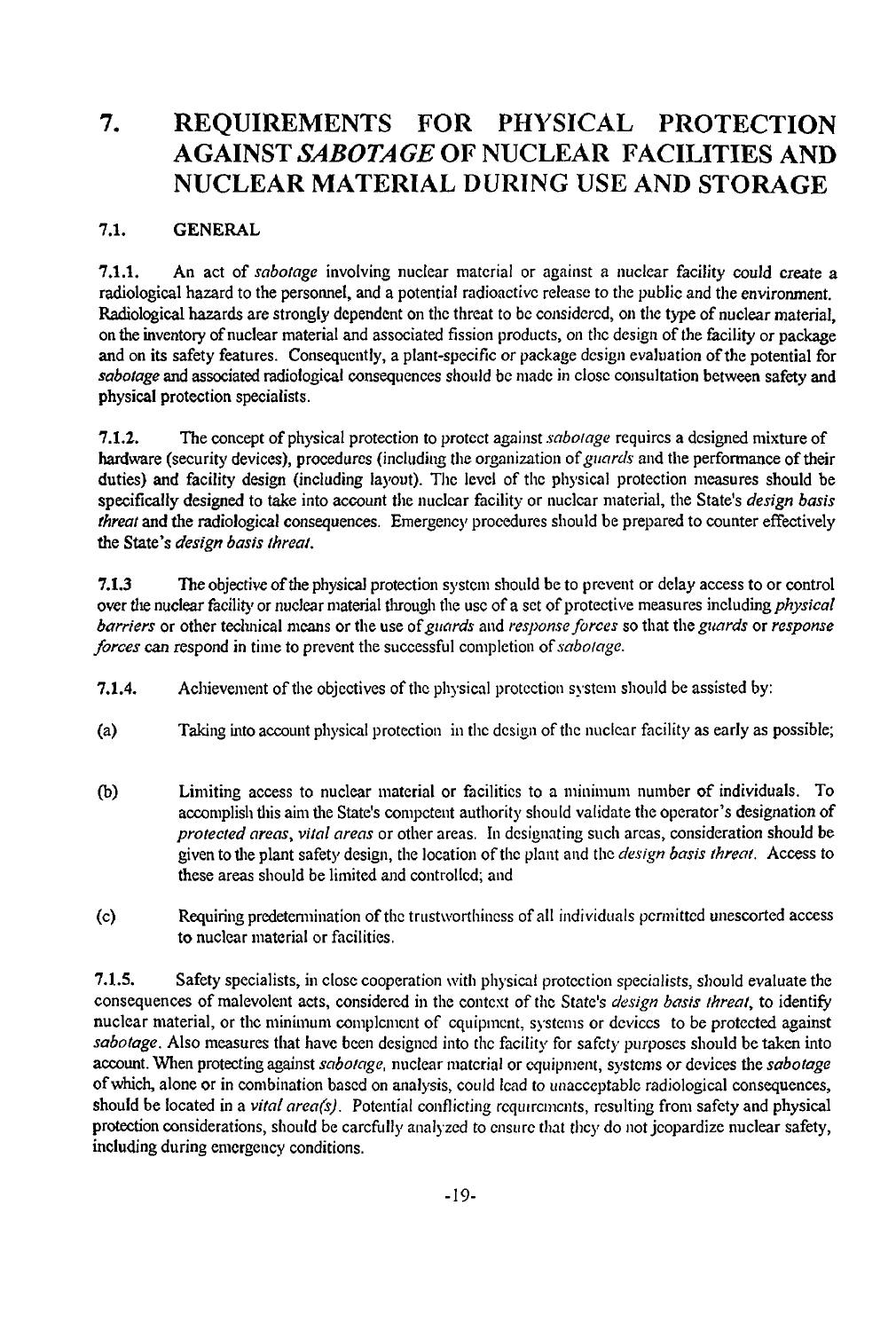7.1.6. Evaluations of the overall implemented physical protection system, procedures and the timely response of the *guards* and *response forces* should be conducted at least annually by the operator to determine their reliability and effectiveness.

7.1.7. Operators should regularly test *intrusion detection, assessment* and communications systems as well as other physical protection functions to determine their continued operability. When deficiencies are identified, corrective actions should be taken as soon as possible.

#### 7.2. REQUIREMENTS FOR NUCLEAR POWER REACTORS

7.2.1. The following set of measures represents the requirements applicable for the physical protection of nuclear power plants against *sabotage* because of their inventory of fission products and their inherent driving force for dispersion.

7.2.2. Nuclear material or equipment, systems or devices that are important to safety or the *sabotage* of which could lead to unacceptable radiological consequences, should only be located within a *vital area(s).* Equipment, systems or devices located outside the *protected area* should be evaluated with respect to their potential impact on plant safety when subjected to the *design basis threat.*

7.2.3. Access to and the number of access points into the *protected area* and *vital area(s)* should be kept to the minimum necessary. Persons authorized unescorted access to the *protected area* or *vital areas* should be limited to persons whose trustworthiness has been determined. Persons whose trustworthiness has not been determined such as temporary repair, service or construction workmen and visitors should be escorted by a person authorized unescorted access. The identity of all persons entering such areas should be verified and they should be issued with appropriately registered passes or badges.

7.2.4. All persons and packages entering *protected areas* should be subject to search to prevent the introduction of articles for use for *sabotage.* All vehicles entering *the protected area* should be subject to search. Instruments for the detection of explosives and metals can be used for such searches. Consideration should be given to preventing the forceful intrusion of motor vehicles.

7.2.5. Entry of private motor vehicles into *protected areas* should be strictly minimized and limited to designated parking areas. Private motor vehicles should be prohibited access to *vital areas.*

7.2.6. All employees should be informed at least annually of the importance of effective physical protection measures and be trained in their implementation as appropriate.

7.2.7. Operators should monitor to detect that no tampering or interference with equipment, systems or devices in *vital areas* has taken place, or to provide for timely detection of such tampering or interference. A report should be made to the competent authority whenever there is reason to suspect that any malevolent activity has occurred.

7.2.8. Following a shutdown/maintenance period, special precautions should be taken prior to reactor startup to detect any malevolent actions.

7.2.9. A record should be kept of all persons having access to or possession of keys or key-cards concerned with the containment or storage of nuclear material or to *vital areas.* Arrangements should be made for: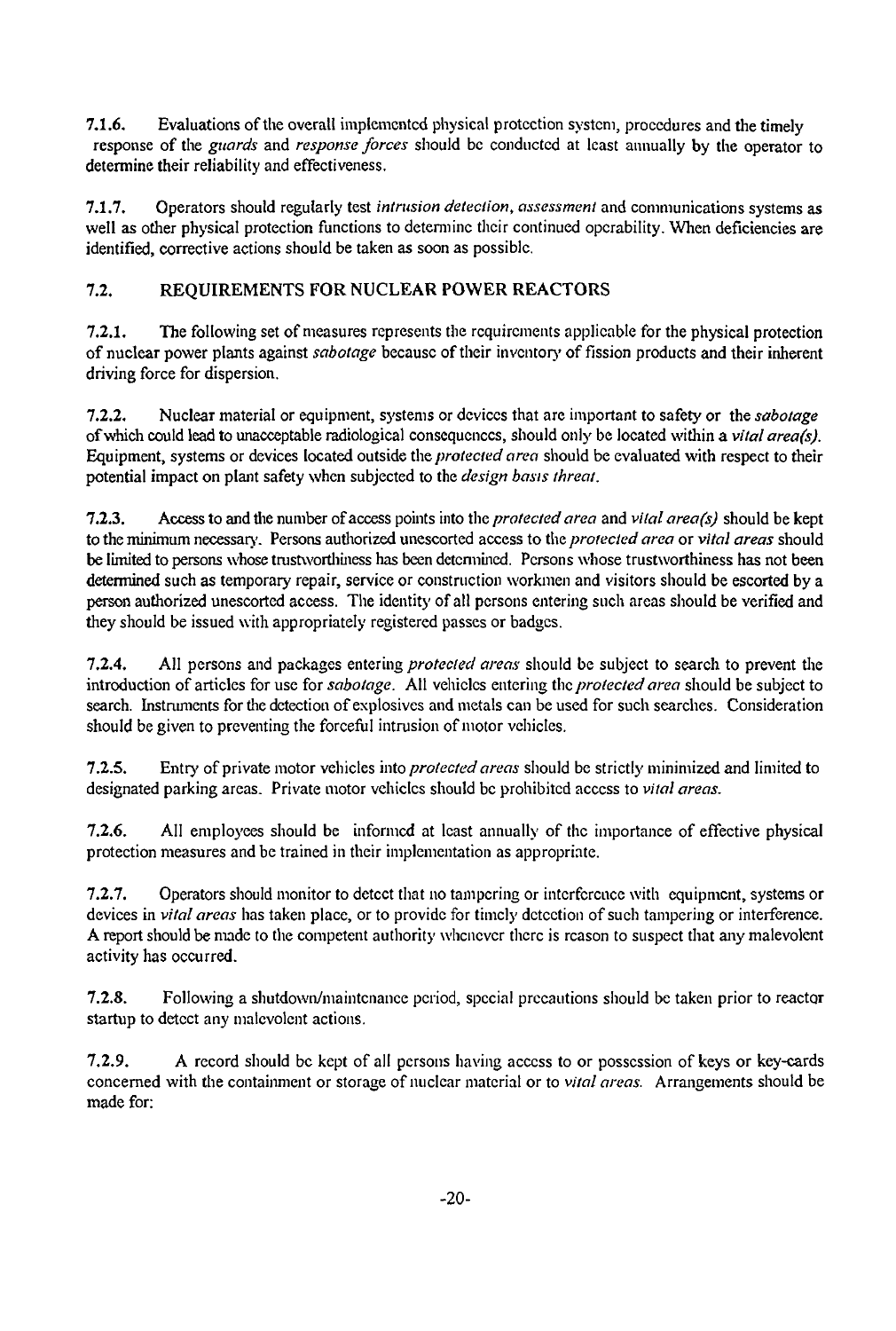- (a) The checking and custody of keys or key-cards, particularly to minimize the possibility of duplication;
- (b) The changing of combination settings at suitable intervals; and
- (c) The changing of locks, keys, or combinations whenever there is evidence or suspicion that they have been compromised.

7.2.10. *Intrusion detection* should be performed at the *physical barrier* surrounding the *protected area* and timely *assessment* should be carried out. Clear areas should be provided on both sides of the perimeter of'the*protectedarea* with illumination sufficient for *assessment.* To protect against unauthorized access or malevolent acts, special attention should be paid to all points of potential access. The perimeter of the *protected area* should normally consist of a *physical barrier* in addition to and outside the building walls. In cases where the walls of a building are of a specially solid construction, these walls may be designated as being the perimeter *of the protected area* under conditions specified by a *security survey.*

7.2.11. *Vital areas* should be so arranged that the number of entries and exits is minimized (ideally only one). All emergency exits should be fitted with *intrusion detection* sensors. Other points of potential access should be appropriately secured and alarmed. *Vital areas* should not be sited close to public thoroughfares.

7.2.12. *Vital areas* should provide penetration delay. They should be appropriately secured and alarmed when unattended. The issuing of keys or key-cards should be closely controlled. They should be appropriately protected to ensure that they are not malevolently used.

7.2.13. All *intrusion detection* sensors should annunciate and be recorded in a continuously staffed *central alarm station* to provide for monitoring and *assessment* of alarms, initiation of response and communication with the *guards,* facility management and *response force.* The *central alarm station* should normally be located in the *protected area* unless its function will be more effectively performed in another area nearby. The *central alarm station* should be hardened so that its functions can continue in the presence of the *design basis threat.*

7.2.14. A 24-hour guarding service should be provided. The *guard* force or the *central alarm station* personnel should report at scheduled intervals to the off-site *response forces* during non-working hours. *Guards* should be trained and adequately equipped for their function in accordance with national laws and regulations. When *guards* are not armed, compensating measures should be considered. The objective should be the arrival of adequately armed *guards* and/or *response forces* before an act *of sabotage* begins or while the act is in progress so that they may prevent its successful completion.

7.2.15. *Patrols of the protected area* should be provided.

7.2.16. Dedicated, tamper indicating transmission systems and independent power supplies, should be provided between the *intrusion detection* sensors and the *central alarm station.* Alarms generated by *intrusion detection* sensors should be promptly assessed and appropriate action taken.

7.2.17. Dedicated, redundant and diverse transmission systems for two-way voice communication between the *central alarm station* and the *response forces* should be provided for activities involving detection, *assessment* and response. Also, dedicated two-way voice communication should be provided between *guards* and the *central alarm station.*

7.2.18. Emergency plans of action should be prepared to counter effectively any attempted *sabotage.* Such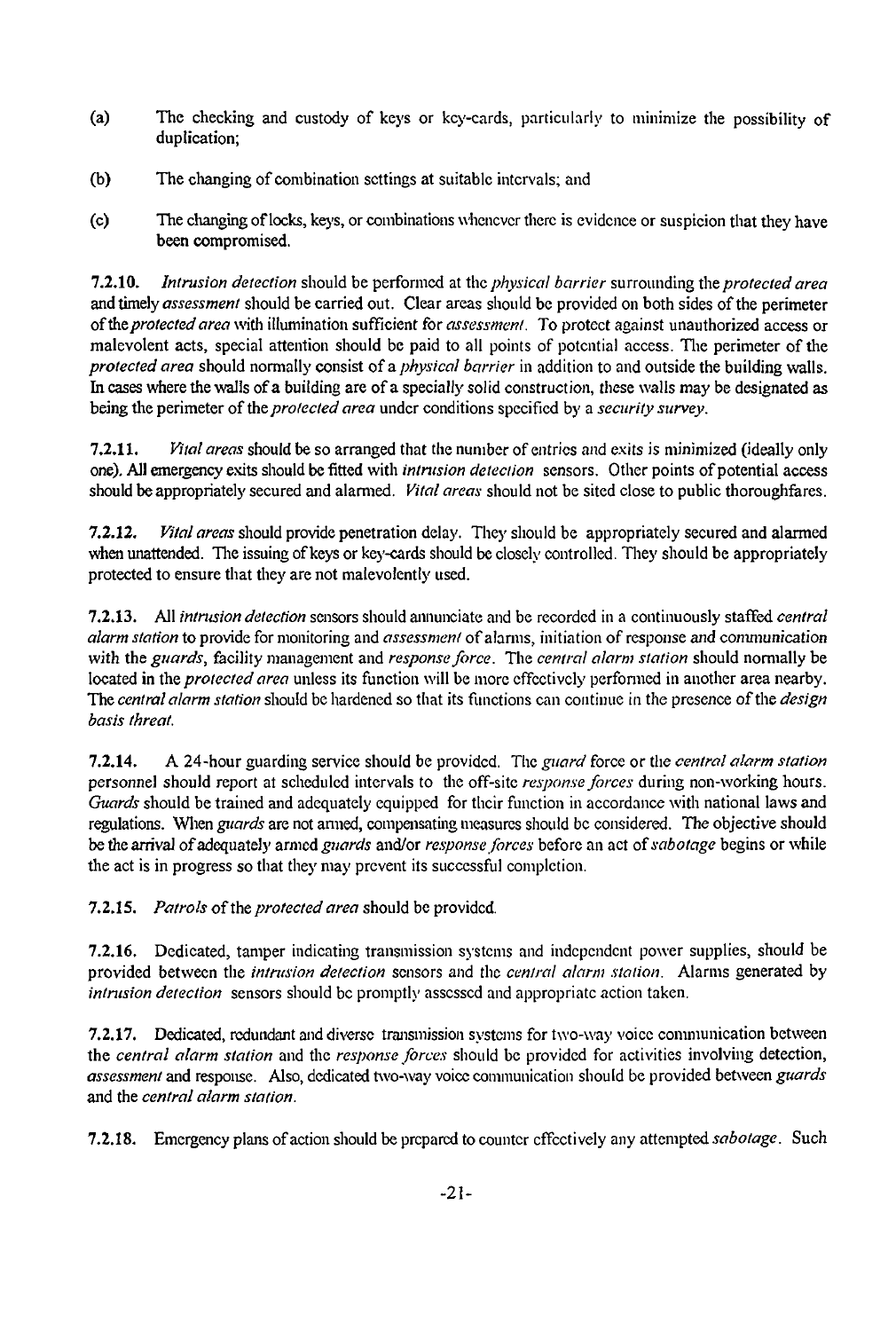plans should provide for the training *of guards* and *response forces* in their actions in case of an emergency. They should also provide for appropriate response by *guards* or *response forces* to attempted intrusion into *tins protected area* and *vital areas.* The close co-ordination between *guards* and *response forces* shoufd be regularly exercised. In addition, other facility personnel should be prepared to act in full coordination with *guards, response forces* and safety response teams for implementation of emergency plans.

7.2.19. Arrangements should be made to ensure that during emergency evacuation exercises access to *vital areas* remains controlled.

#### 7.3. REQUIREMENTS FOR OTHER NUCLEAR FACILITIES AND NUCLEAR MATERIALS

7.3.1. *Sabotage* of nuclear facilities other than nuclear power plants and of various forms and quantities of nuclear material could also result in radiological hazards to the public. States should determine the level of protection needed against such *sabotage* depending upon the degree of radiological consequences. Measures specified in Section 7.2. may be applied as appropriate.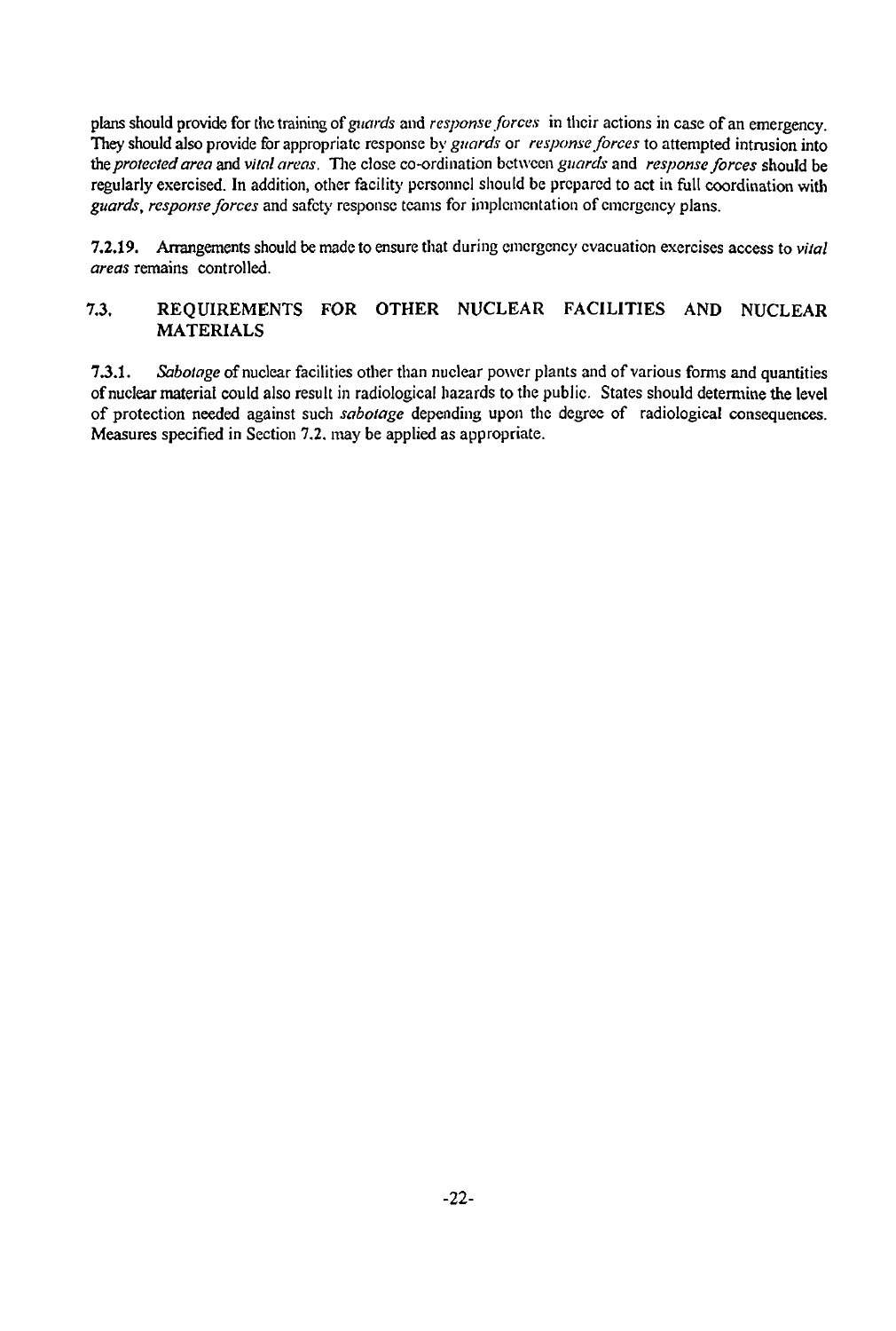### 8. REQUIREMENTS FOR PHYSICAL PROTECTION OF NUCLEAR MATERIAL DURING *TRANSPORT*

#### **8.1. GENERAL**

**8.1.1.** The *transport* of nuclear material is probably the operation most vulnerable to an attempted act of *unauthorized removal* of nuclear material or *sabotage.* Therefore, taking into account the State's *design basis threat,* the physical protection provided should be "in depth" and particular attention should be given to the recovery of missing nuclear material. Emergency procedures should be prepared to counter effectively the State's *design basis threat.*

- **8.1.2.** Achievement of the objectives of physical protection should be assisted by:
- (a) Minimizing the total time during which the nuclear material remains in *transport;*
- (b) Minimizing the number and duration of nuclear material transfers, i.e. transfer from one conveyance to another, transfer to and from temporary storage and temporary storage while awaiting the arrival of a vehicle, etc.;
- (c) Protecting nuclear material during *transport* and in temporary storage in a manner consistent with the category of that material;
- (d) Avoiding the use of regular movement schedules;
- (e) Requiring predetermination of the trustworthiness of all individuals involved during *transport* of nuclear material; and
- (f) Limiting advance knowledge of *transport* information to the minimum number of persons necessary.

**8.1.3.** Appropriate measures, consistent with national requirements, should be taken to protect the confidentiality of information relating to *transport* operations, including detailed information on the schedule and route, and particular consideration should be given to those operations involving Category I and II nuclear material. This requires great restraint in the use of any special markings on vehicles, and also in the use of open channels for transmission of messages concerning shipments of nuclear material. When a message is required by safeguards or radiological safety regulations, measures such as coding and appropriate routing to the extent practicable should be taken; care should be exercised in the handling of such information. These considerations should apply also to any subsequent communications.

**8.1.4.** An evaluation of the potential for *sabotage* and associated radiological consequences of a package design with respect to its mode of *transport* may be required by the State's competent authority. This should be done in close consultation with safety specialists.

**8.1.5.** Before an international shipment is made the shipper should ensure that the arrangements are in accordance with the physical protection regulations of the receiving State and of other States which are transited.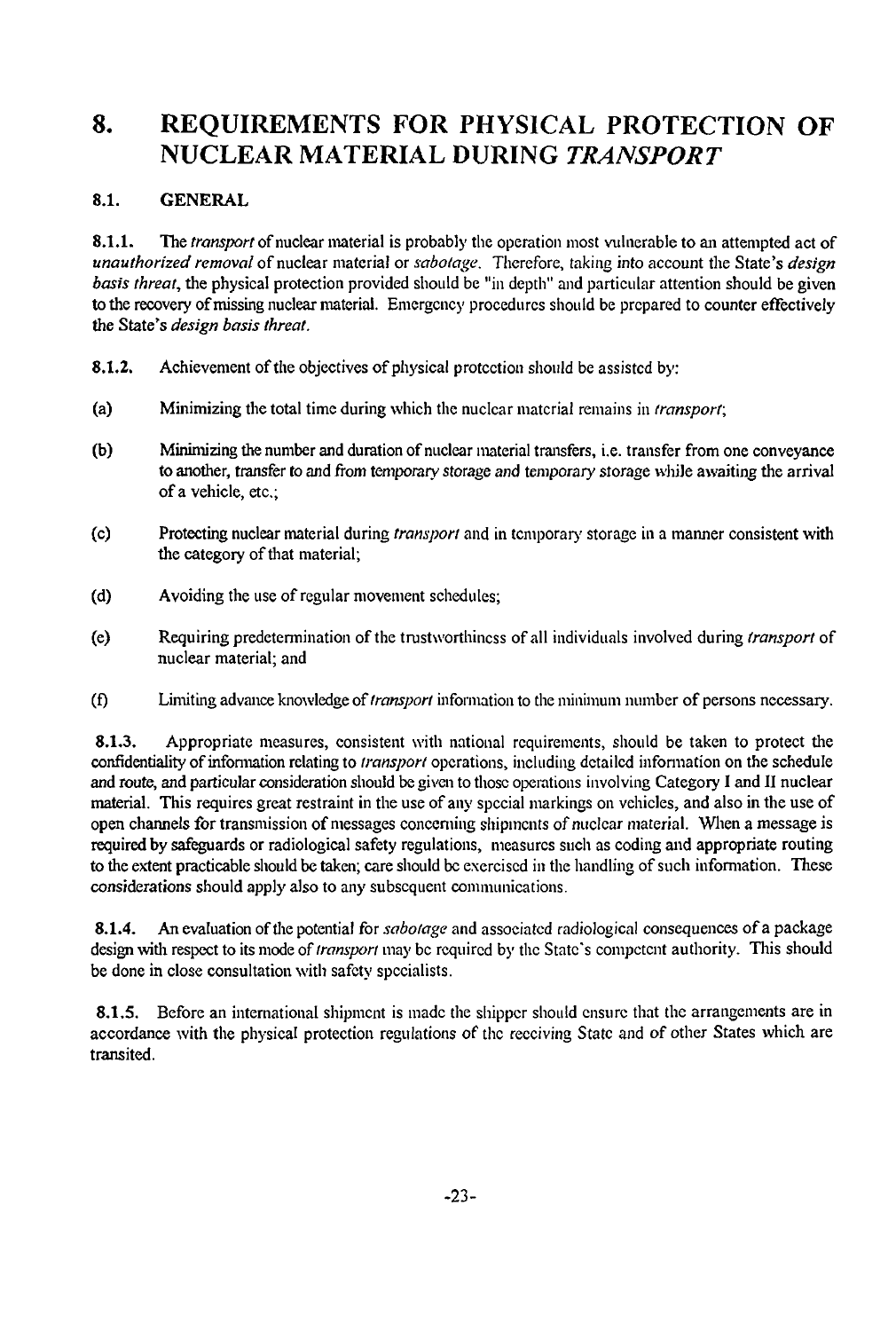#### 8.2. REQUIREMENTS FOR CATEGORY I NUCLEAR MATERIAL

#### 8.2.1. Advance notification to receiver

8.2.1.1. The shipper should give the receiver advance notification of the planned shipment specifying the mode of*transport* (road/rail/sea/air), the estimated time of arrival of the shipment and the exact point of handover if this is to be done at some intermediate point before the ultimate destination.

8.2.1.2. The receiver should confirm his readiness to accept delivery immediately (and hand-over, if applicable) at the expected time, prior to commencement of the shipment.

#### 8.2.2. Advance authorization

8.2.2.1. Advance authorization by the competent authority is required. This implies the performance of a *security survey* in advance. The consent to a *transport* operation can include specific limitations and conditions related to the particular circumstances and to whatever emergency plans have been prepared.

#### 8.2.3. Selection of mode of *transport* and routing

8.2.3.1. In choosing the route, consideration should be given to the security of passage, in particular, arranging the route in such a way as to avoid areas of natural disasters or civil disorders and taking into consideration the capabilities of the *response forces.* The mode *of transport* for any given consignment should be such as to keep to a minimum the number of cargo transfers and the length of time the cargo remains in *transport.* The co-operation of the carrier concerning the implementation of physical protection measures should be ensured in advance.

8.2.3.2. Competent authorities should approve the route, including alternate routing as appropriate, stopping places, destination hand-over arrangements, identification of persons authorized to take delivery, accident procedures and reporting procedures, both routine and emergency.

#### 8.2.4. Provision of locks and seals

8.2.4.1. Unless there are overriding safety considerations, the packages containing nuclear material should be carried in closed, locked vehicles, compartments or freight containers. However, carriage of packages weighing more than 2000 kg that are locked or sealed should be allowed in open vehicles. Subject to safety considerations, the package should be tied down or attached to the vehicle or freight container.

8.2.4.2. Checks should be made before dispatch to confirm the integrity of the locks and seals on the package, vehicle, compartment or freight container.

#### 8.2.5. Search of load vehicle

8.2.5.1. There should be a detailed search of the load vehicle prior to loading and shipment, to ensure that *sabotage* devices have not been implanted or that *sabotage* has not been initiated.

#### 8.2.6. Written instructions

8.2.6.1. Personnel with physical protection responsibilities should be given written instructions detailing their responsibilities during the *transport* which have been approved by the competent authority.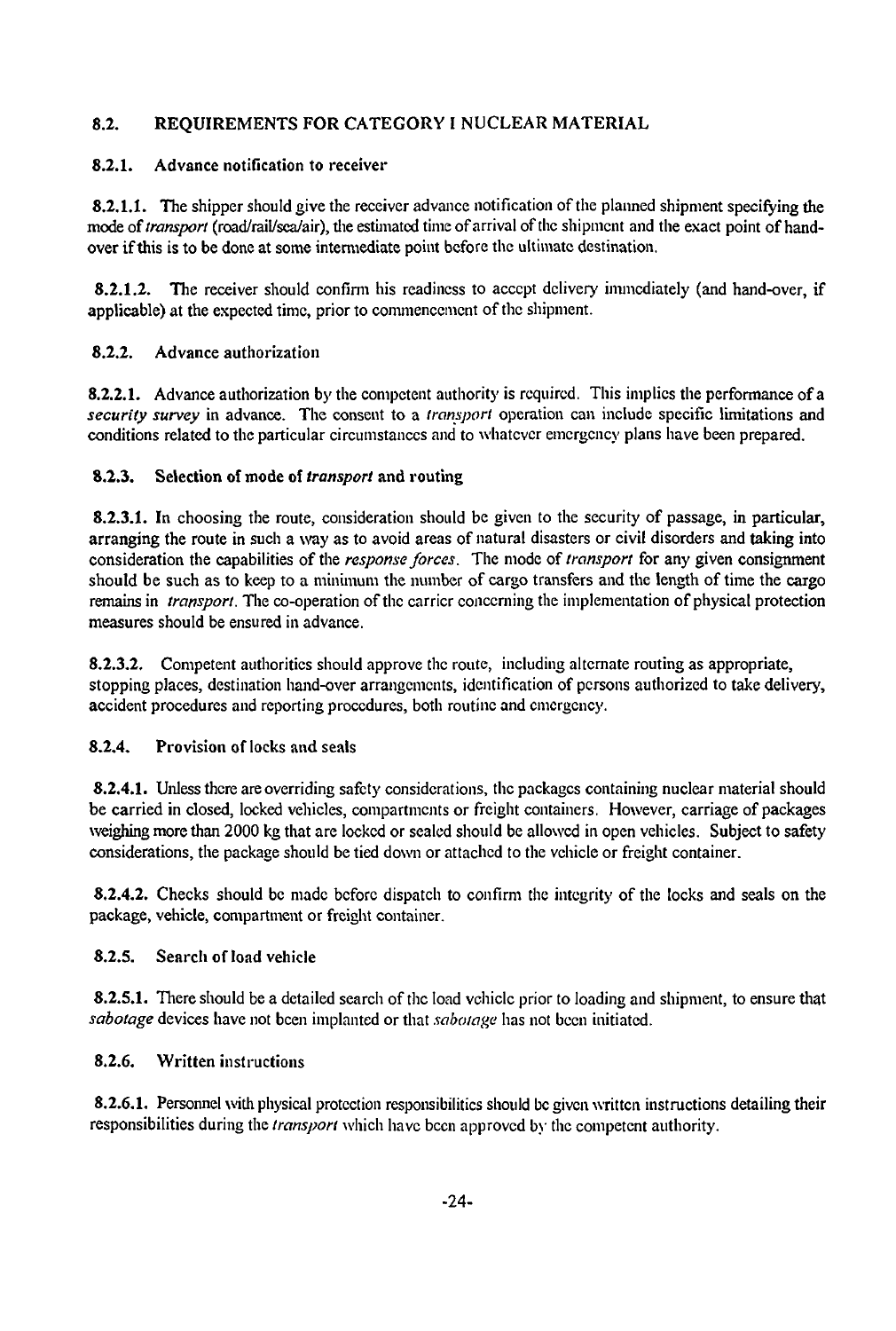#### 8.2.7. Measures after shipment

8.2.7.1. The receiver should check the integrity of the packages, locks and seals and accept the shipment immediately upon arrival. The receiver should notify the shipper of the arrival of the shipment immediately or of non-arrival within a reasonable interval after the estimated time of arrival at its destination. In addition, the *guard* should be instructed to report by two-way voice communications to the *transport control centre* his arrival at his destination and each overnight stopping place and place of hand-over of the shipment.

#### 8.2.8. Communication

8.2.8.1. Physical protection measures should include provision of a continuous two-way voice communication system between the vehicle, its escort and the *transport control centre.* Redundant and diverse communication systems should be utilized, where available.

8.2.8.2 For shipments by road, rail or sea, there should be a *transport control centre* for the purpose of keeping track of the current position and security status of the shipment of nuclear material, alerting *response forces* in case of an attack and maintaining continuous two-way communication with the shipment and the *response forces.* The *transport control centre* should be hardened so that its function can continue in the presence of the *design basis threat.* While the shipment is in progress, the *transport control centre* should be staffed by qualified shipper or State designees, whose trustworthiness has been predetermined.

#### 8.2.9. *Guards*

8.2.9.1. *Guards,* who are appropriately equipped and trained, should accompany each shipment to protect the nuclear material against *unauthorized removal* or *sabotage.* Continuous, effective surveillance of the packages or locked cargo hold, or compartment holding the packages is to be maintained by the *guard* at all times, especially when the *transport* is not in motion. States are encouraged to use armed *guards* to the extent that laws and regulations permit. When *guards* are not armed, compensating measures should be applied.

#### 8.2.10. Emergency action

8.2.10.1. Arrangements should be made to provide an adequately sized, equipped and trained *response force* to deal with emergencies. The objective should be the arrival of the *response force* in time to prevent the *unauthorized removal* of nuclear material or *sabotage.*

#### 8.2.11. Arrangements for international *transport*

8.2.11.1. In contracts or agreements between shippers and receivers involving international *transport* of nuclear material, the point at which responsibility for physical protection is transferred from the shipper to the receiver should be clearly stated.

8.2.11.2. When the contract or agreement involving international *transport* provides for delivery to a destination in the receiving State in the vehicle of the shipping State, this contract or agreement should provide that information be supplied in time to enable the receiver to make adequate physical protection arrangements.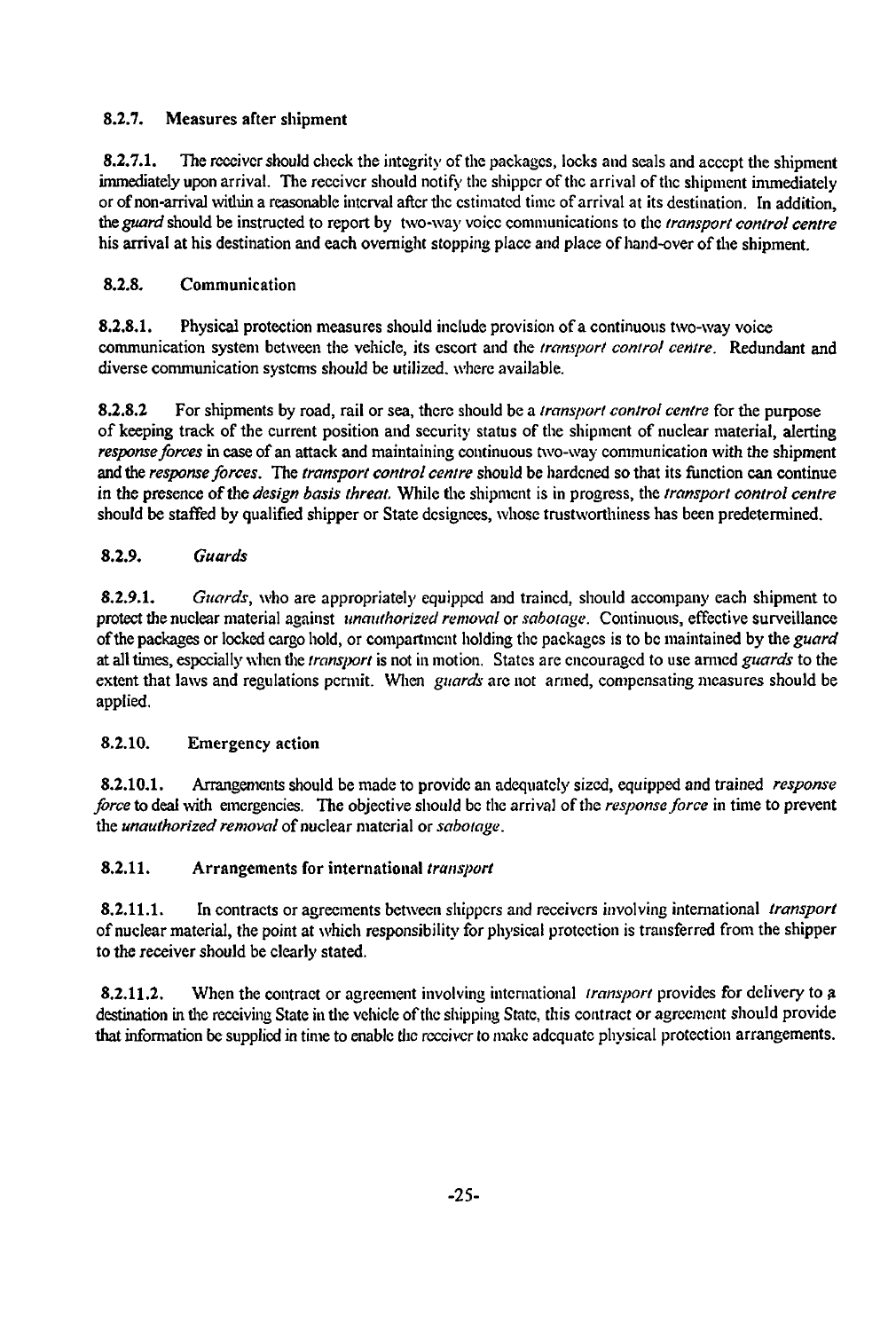#### 8.3. REQUIREMENTS FOR CATEGORY I NUCLEAR MATERIAL RELATED TO THE MODE OF *TRANSPORT*

#### 8.3.1. General

8.3.1.1. In addition to the requirements mentioned above, there should be further detailed requirements for Category I material related to the mode *of transport* as set out below.

#### 8.3.2. Shipment by road

8.3.2.1. Designated load vehicle(s) should be used exclusively for each consignment and should preferably be specially designed to resist attack and equipped with a vehicle disabling device. Each load vehicle should carry a *guard* for that vehicle.

8.3.2.2. Each load vehicle should be accompanied by at least one vehicle manned by one or more *guards.*

8.3.2.3. If the *transport* cannot be completed in one day, prior arrangements should be made for overnight stay at a stopping place approved by the competent authority. During such overnight stays the load vehicle should be immobilized or parked in a locked and guarded building or compound.

8.3.2.4. There should be two-way communication between the load vehicle and the escort vehicle in addition to communication between these vehicles and the *transport control centre.*

- 8.3.3. Shipment by rail
- 8.3.3.1. Shipment should be in a freight train in an exclusive use wagon.
- 8.3.3.2. Accompanying *guards* should travel in the carriage nearest to the shipment.
- 8.3.4. Shipment by sea
- 8.3.4.1. Shipment should be carried out by a dedicated *transport* ship.

8.3.4.2. The shipment should be placed in a secure compartment or container which is locked and sealed.

#### 8.3.5. Shipment by air

8.3.5.1. Shipment should be by aircraft designated for cargo only and for which the nuclear material is its sole cargo.

#### 8.4. REQUIREMENTS FOR CATEGORY II NUCLEAR MATERIAL

#### 8.4.1. Advance notification to receiver

8.4.1.1. The shipper should give the receiver advance notification of the planned shipment specifying the mode *of transport* (road/rail/sea/air), estimated time of arrival of the shipment and the exact point of handover if this is to be done at some intermediate point before the ultimate destination.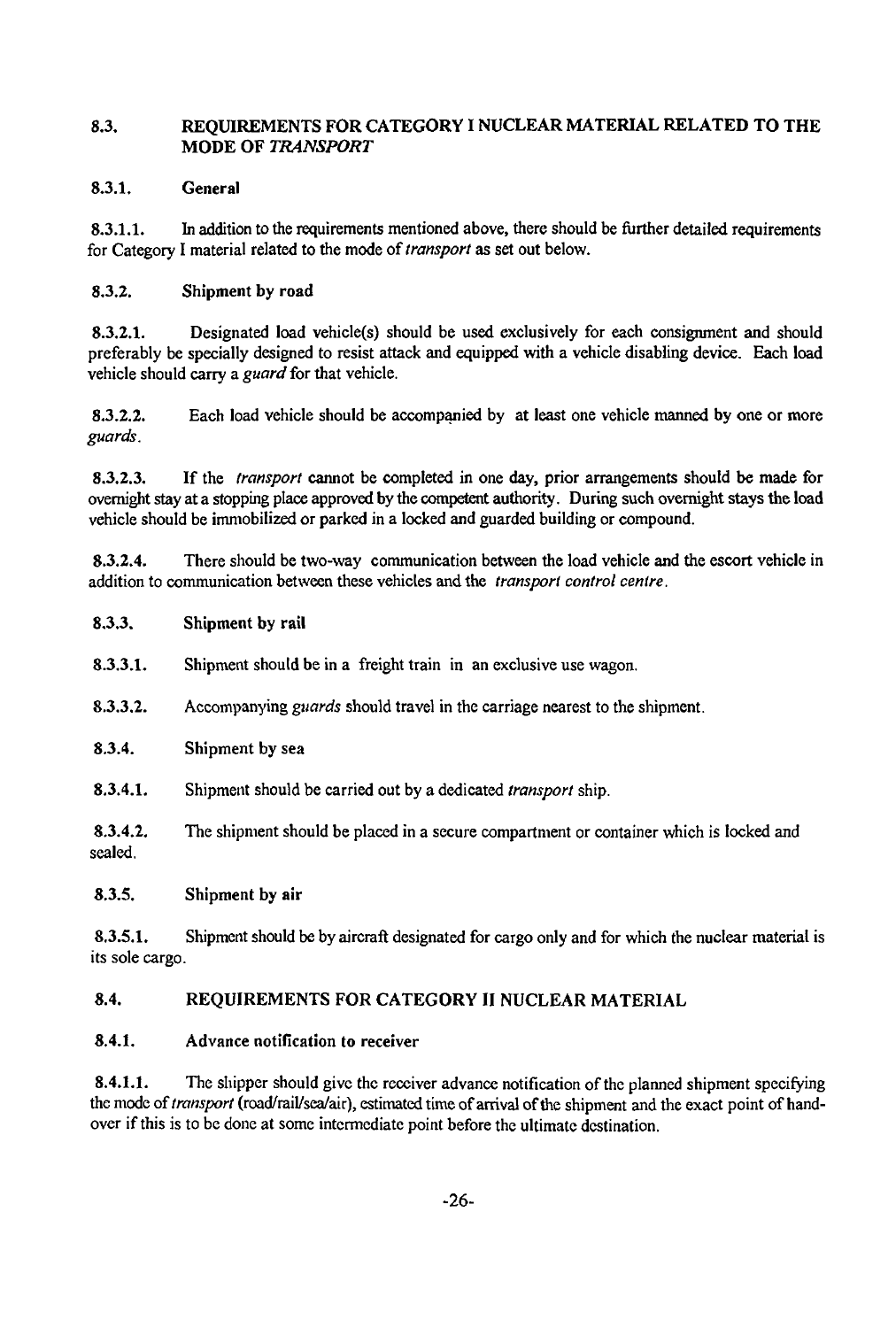#### 8.4.2. Selection of mode *of transport* and routing

8.4.2.1. In choosing the route, consideration should be given to the security of passage, in particular, arranging the route in such a way as to avoid areas of natural disasters or civil disorders, and taking into consideration the capabilities of the *response force.* The *transport* method for any given consignment should be such as to keep to a minimum the number of cargo transfers and the length of time the cargo remains in *transport.* The co-operation of the carrier concerning the implementation of physical protection measures should be ensured in advance.

8.4.2.2. Competent authorities should approve the route, including alternate routing as appropriate, stopping places, destination hand-over arrangements, identification of persons authorized to take delivery, accident procedures, and reporting procedures, both routine and emergency.

#### 8.4.3. Provision of locks and seals

8.4.3.1. Unless there are overriding safety considerations, the packages containing nuclear material should be carried inclosed, locked vehicles, compartments or freight containers. However, carriage of packages weighing mor e than 2000 kg that are locked or sealed shall be allowed in open vehicles. Subject to safety considerations, the package should be tied down or attached to the vehicle or freight container.

8.4.3.2 Checks should be made before dispatch to confirm the integrity of the locks and seals on the package, vehicle, compartment or freight container.

#### 8.4.4. Search ofload vehicle

8.4.4.1. There should be a detailed search of the load vehicle prior to loading and shipment to ensure that *sabotage* devices have not been implanted or that *sabotage* has not been initiated.

#### 8.4.5. Written instructions

8.4.5.1. Personnel with physical protection responsibilities should be given written instructions detailing their responsibilities during *transport* which have been approved by the competent authority.

#### 8.4.6. Measures after shipment

8.4.6.1. The receiver should check the integrity of the packages, locks and seals and accept the shipment immediately upon arrival. The receiver should notify the shipper of the arrival of the shipment immediately or of non-arrival within a reasonable interval after the estimated time of arrival at its destination.

#### 8.4.7. Communication

8.4.7.1. Physical protection measures should include provision of frequent communication between the vehicle and the shipper, receiver and/or shippcr/rcccivcr/Statc designcc.

#### 8.4.8. Arrangements for international *transport*

8.4.8.1. In contracts or agreements between shippers and receivers involving international *transport* of nuclear material, the point at which responsibility for physical protection is transferred from the shipper